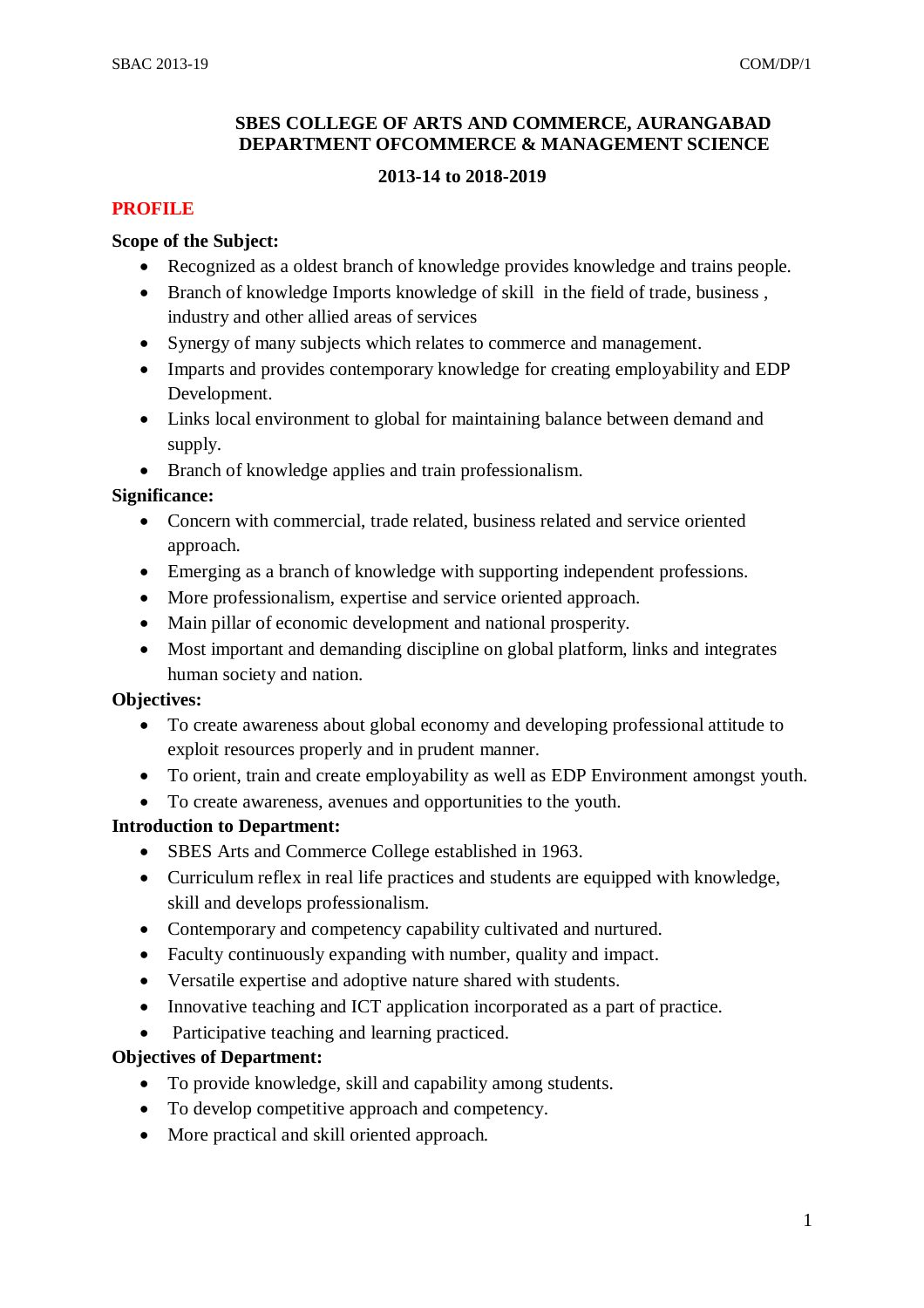- Awareness of global environment and real experience of local situation linked in curriculum.
- Techno-oriented approach and real experience provided to students.
- Principle of sharing and caring cultivated in day-to-day life.
- Participative teaching, learning and knowledge sharing practiced in classroom and college environment.

## **B] Establishment of the Department and Programmes offered**

| Sr. | <b>Courses/Programmes</b> | Annual/semester/choice |       |        | <b>based</b> | <b>Year of Establishment</b> |
|-----|---------------------------|------------------------|-------|--------|--------------|------------------------------|
| No. |                           | credit system          |       |        |              |                              |
|     | <b>B.COM</b>              | choice                 | based | credit | system/      | 12/07/1963                   |
|     |                           | semester               |       |        |              |                              |
| 2.  | M. COM                    | choice                 | based | credit | system/      | 13/08/1976                   |
|     |                           | semester               |       |        |              |                              |
| 3.  | <b>BBA</b>                | choice                 | based | credit | system/      | 12/10/2010                   |
|     |                           | semester               |       |        |              |                              |
| 4.  | <b>BCA</b>                | choice                 | based | credit | system/      | 12/10/2010                   |
|     |                           | semester               |       |        |              |                              |

# **C] Former teachers of the Department**

| Sr. No.        | <b>Name</b>          | <b>Tenure</b>             |
|----------------|----------------------|---------------------------|
| $\mathbf{1}$   | Mr. M Y Khan         | 10/06/1964 to 31/08/2002  |
| $\overline{2}$ | Dr. J. N. Desai      | 15/06/1965 to 30/09/2000  |
| 3              | Mr. A. K. Kulkarni   | 15/06/1970 to 30/04/2003  |
| $\overline{4}$ | Dr. S. K. Mishra     | 15/06/1971 to 31/12/2002  |
| 5              | Mr. A. U. Deshpande  | 21/06/1971 to 31/12/2002  |
| 6              | Dr. B. Y. Kshirsagar | 06/07/1971 to 30/04/2009  |
| $\overline{7}$ | Mr. N. D. Sadafule   | 16/09/1974 to 31/03/2004  |
| 8              | Mr. A. K. Thakre     | 27/09/1974 to 21/07/2006  |
| 9              | Ms. S. K. Cholkar    | 11/10/1974 to 30/06/1976  |
| 10             | Mr. S. B. Kulkarni   | 20/08/1976 to 31/052005   |
| 11             | Mr. H.S. Deshmukh    | 13/10/1978 to 30/06/2008  |
| 12             | Dr. L. R. Nagargoje  | 13/10/1978 to 17/08/2004  |
| 13             | Dr. A. M. Kathar     | 20/12/1978 to 28/02/2013  |
| 14             | Ms. S. D. Mhaisekar  | 01/09/1979 to 01/09/1983  |
| 15             | Mr. A. B. Deshpande  | 01/09/1979 to 30/08/2014  |
| 16             | Dr. V. S. Mishra     | 27/01/1981 to 31/08/2007  |
| 17             | Dr. B.B. Ekshinge    | 15/09/1979 to 14/01//1987 |
| 18             | Mr. J. B. Wargade    | 15/06/2009 to 30/09/2010  |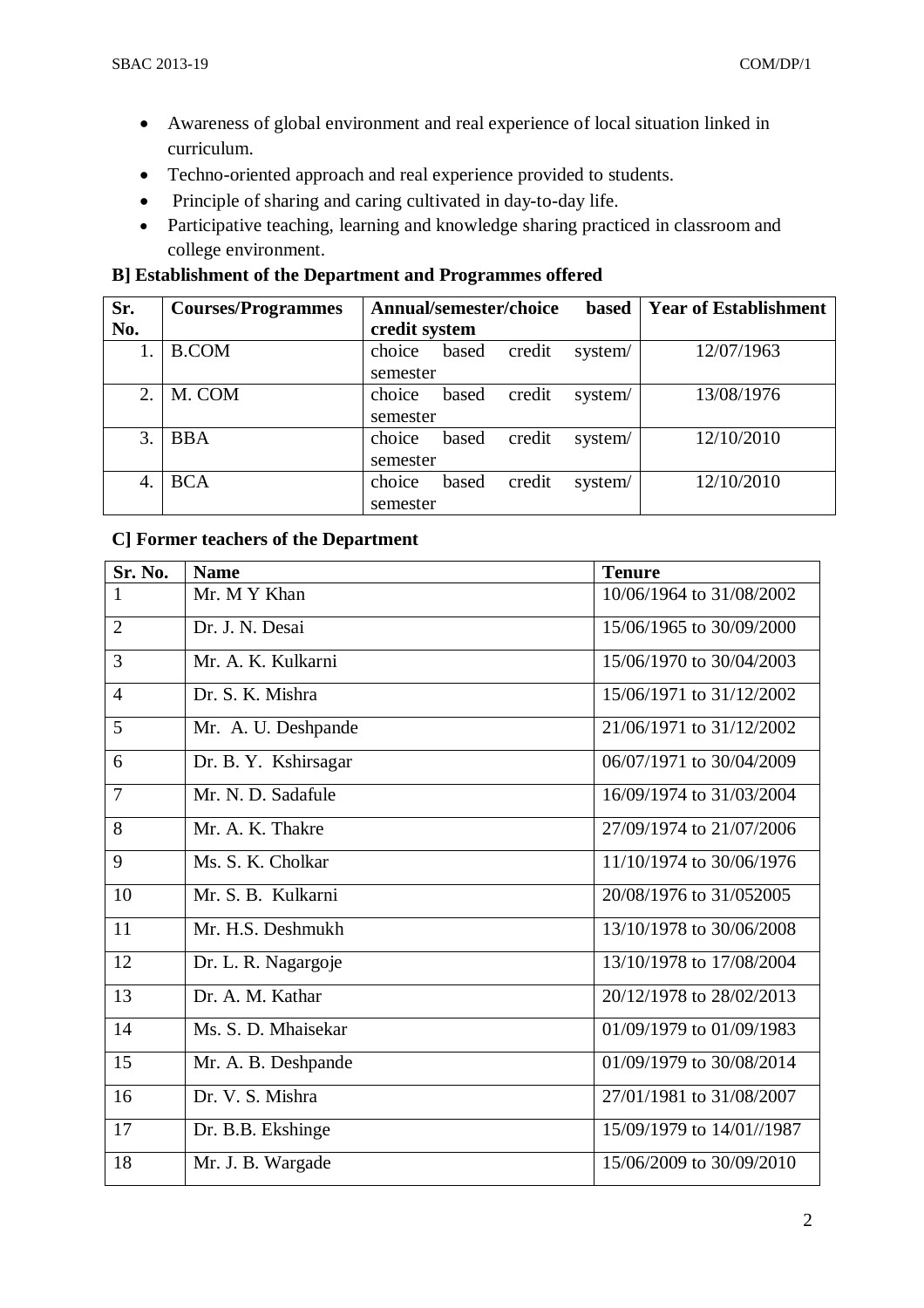| Sr.            | <b>Name</b>            | Qualification                  | <b>Designation</b>          | <b>Tenure</b>       |
|----------------|------------------------|--------------------------------|-----------------------------|---------------------|
| No.            |                        |                                |                             |                     |
| $\mathbf{1}$   | Dr. J. S. Khairnar     | M.com.M.Phil.Ph.D.             | Principal                   | Since               |
|                |                        |                                |                             | 15/09/1979          |
| $\overline{2}$ | Mr. S. S. Ranmare      | M.com.M.Phil.                  | Associate                   | Since               |
|                |                        |                                | Professor (HOD)             | 11/09/2003          |
| 3              | Mr. S.M. Thombare      | M.Com. M. Phil.                | Associate                   | Since               |
|                |                        |                                | Professor                   | 01/01/2004          |
| $\overline{4}$ | Dr. A.V. Choudhary     | M.com. M.Phil., Ph.D.          | Associate<br>Professor      | Since               |
| 5              |                        |                                |                             | 06/01/2004          |
|                | Dr. P. P. Deo          | M.com. M.Phil. M.C.M.<br>Ph.D. | Associate<br>Professor      | Since<br>31/08/2006 |
| 6              | Dr. H.N. Deshmukh      | M.com. M.Phil. M.C.M.,         | Assistant                   | Since               |
|                |                        | Ph.D.                          | Professor                   | 31/08/2006          |
| $\overline{7}$ | Dr. D.S. Chavan        | M.com., SET, MPM, DTL,         | Assistant                   | Since               |
|                |                        | GDCA, Ph.D.                    | Professor                   | 02/09/2006          |
| 8              | Dr. F.A. Baig          | M.com., SET, Ph.D.             | Assistant                   | Since               |
|                |                        |                                | Professor                   | 05/12/2006          |
| 9              | Dr. Mrs. S.G. Joshi    | M.com. M.Phil. Ph.D.           | <b>Assistant</b>            | Since               |
|                |                        |                                | Professor                   | 15/06/2009          |
| 10             | Dr. S.S. Mulangan      | M.Com, M. Phil,                | Assistant                   | 2019-20             |
|                |                        | NET(JRF), Ph.D.                | Professor- CHB              |                     |
| 11             | Dr. Mrs. S.N. Dhage    | M.com M.Phil., Ph.D., NET.     | Assistant                   | 2019-20             |
|                |                        |                                | Professor- CHB              |                     |
| 12             | Mr. S. A. Khan         | M.com.                         | Assistant                   | 2019-20             |
|                |                        |                                | Professor- CHB              |                     |
| 13             | Mrs. V.S.              | M.com.                         | <b>Assistant</b>            | 2019-20             |
|                | Dharmadhikari          |                                | Professor- CHB              |                     |
| 14             | Ms. P.P. Potdar        | M. Com., SET.                  | Assistant                   | 2019-20             |
| 15             | Dr. Mrs. R.R. Thombare |                                | Professor- CHB              |                     |
|                |                        | M. Com., Ph. D.                | Assistant<br>Professor- CHB | 2019-20             |
| 16             | Dr. Mr. V.U. Panchal   | M. Com., Ph. D.                | Assistant                   | 2019-20             |
|                |                        |                                | Professor- CHB              |                     |
| 17             | Ms. P. P Kulkarni      | M. Com.                        | Assistant                   | 2019-20             |
|                |                        |                                | Professor- CHB              |                     |
| 18             | Mr. N. P. Annadate     | M. Com., B. Ed., SET.          | Assistant                   | 2019-20             |
|                |                        |                                | Professor- CHB              |                     |
| 19             | Dr. Mrs. B.J. Tandale  | M. Com. Ph. D., M. B. A.       | Assistant                   | 2019-20             |
|                |                        |                                | Professor- CHB              |                     |
| 20             | Ms P. S. Pandit        | M. Com., SET                   | Assistant                   | 2019-20             |
|                |                        |                                | Professor- CHB              |                     |
| 21             | Mr. R.L. Gajre         | B. Sc., MCA.                   | Assistant                   | 2019-20             |
|                |                        |                                | Professor- CHB              |                     |
| 22             | Ms. P.S. Waghmare      | B.Sc., MCA                     | Assistant                   | 2019-20             |
|                |                        |                                | Professor- CHB              |                     |

### **D] Teachers working in the department**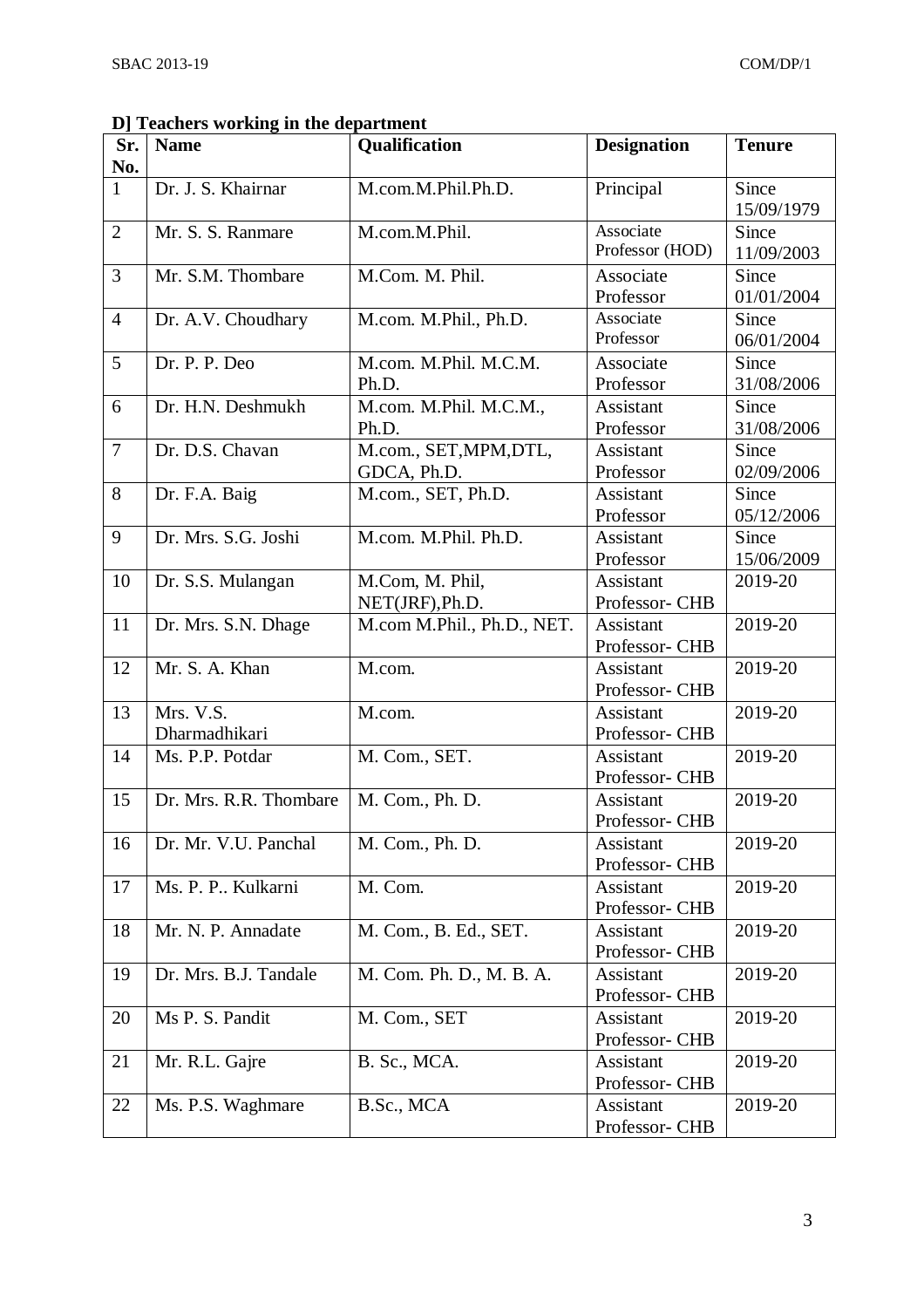# **E] Student strength**

| Programme   |                    |              | <b>Student strength</b> |              |             |              |             |         |              |              |             |         |              |
|-------------|--------------------|--------------|-------------------------|--------------|-------------|--------------|-------------|---------|--------------|--------------|-------------|---------|--------------|
|             |                    |              | 2013-14                 | 2014-15      |             | 2015-16      |             | 2016-17 |              | 2017-18      |             | 2018-19 |              |
| <b>BCOM</b> | Category           | M            | F                       | $\mathbf{M}$ | F           | $\mathbf{M}$ | F           | M       | $\mathbf F$  | $\mathbf{M}$ | $\mathbf F$ | M       | $\mathbf F$  |
|             | <b>SC</b>          | 59           | 40                      | 64           | 37          | 61           | 46          | 81      | 61           | 52           | 60          | 74      | 79           |
|             | <b>ST</b>          | 13           | 14                      | 10           | 19          | 14           | 27          | 14      | 17           | 13           | 10          | 09      | 20           |
|             | <b>OBC</b>         | 191          | 159                     | 209          | 218         | 222          | 263         | 254     | 306          | 271          | 258         | 280     | 288          |
|             | <b>GEN</b>         | 423          | 516                     | 400          | 515         | 383          | 524         | 372     | 573          | 404          | 577         | 409     | 569          |
|             | <b>Total</b>       | 686          | 729                     | 683          | 789         | 680          | 860         | 721     | 957          | 740          | 905         | 772     | 956          |
|             | <b>Grand Total</b> |              | 1415                    |              | 1472        |              | 1540        |         | 1678         |              | 1645        |         | 1728         |
| <b>BBA</b>  | Category           | $\mathbf{M}$ | F                       | $\mathbf{M}$ | $\mathbf F$ | $\mathbf{M}$ | $\mathbf F$ | M       | F            | M            | $\mathbf F$ | M       | $\mathbf F$  |
|             | <b>SC</b>          | 07           | 02                      | 14           | 04          | 16           | 02          | 11      | 05           | 15           | 04          | 16      | 04           |
|             | <b>ST</b>          | 01           | 00                      | 02           | 01          | 00           | 02          | 00      | 02           | 01           | 01          | 00      | 02           |
|             | <b>OBC</b>         | 12           | 08                      | 08           | 08          | 21           | 08          | 21      | 08           | 16           | 09          | 33      | 13           |
|             | <b>GEN</b>         | 17           | 03                      | 28           | 11          | 19           | 15          | 30      | 16           | 40           | 21          | 52      | 20           |
|             | <b>Total</b>       | 37           | 13                      | 52           | 24          | 56           | 27          | 62      | 31           | 72           | 35          | 101     | 39           |
|             | <b>Grand Total</b> |              | 50                      |              | 76          |              | 83          |         | 93           |              | 107         |         | 140          |
| <b>BCA</b>  | Category           | $\mathbf{M}$ | F                       | M            | F           | M            | $\mathbf F$ | M       | $\mathbf F$  | M            | F           | M       | $\mathbf F$  |
|             | <b>SC</b>          | 25           | 06                      | 48           | 05          | 33           | 05          | 36      | 07           | 32           | 07          | 26      | 10           |
|             | <b>ST</b>          | 02           | 02                      | 03           | 02          | 06           | 00          | 05      | 01           | 00           | 01          | 02      | 01           |
|             | <b>OBC</b>         | 18           | 16                      | 20           | 10          | 32           | 02          | 35      | 04           | 19           | 05          | 19      | 03           |
|             | <b>GEN</b>         | 54           | 22                      | 60           | 19          | 35           | 12          | 37      | 14           | 36           | 15          | 33      | 13           |
|             | <b>Total</b>       | 99           | 46                      | 131          | 36          | 106          | 19          | 113     | 26           | 87           | 28          | 80      | 27           |
|             | <b>Grand Total</b> |              | 145                     |              | 167         |              | 125         |         | 139          |              | 115         |         | 107          |
| <b>MCOM</b> | <b>Category</b>    | $\mathbf M$  | $\mathbf F$             | M            | $\mathbf F$ | M            | $\mathbf F$ | M       | $\mathbf{F}$ | M            | $\mathbf F$ | M       | $\mathbf{F}$ |
|             | <b>SC</b>          | 12           | 16                      | 17           | 21          | 25           | 23          | 16      | 28           | 16           | 15          | 14      | 19           |
|             | ST                 | 01           | $00\,$                  | 03           | 02          | 05           | 04          | 04      | 05           | 02           | 06          | 04      | 14           |
|             | <b>OBC</b>         | 48           | 61                      | 65           | 68          | 73           | 74          | 78      | 67           | 49           | 75          | 51      | 98           |
|             | <b>GEN</b>         | 120          | 178                     | 150          | 200         | 131          | 182         | 113     | 185          | 94           | 190         | 79      | 158          |
|             | <b>Total</b>       | 181          | 255                     | 235          | 291         | 234          | 283         | 211     | 285          | <b>161</b>   | 286         | 148     | 289          |
|             | <b>Grand Total</b> |              | 436                     |              | 526         |              | 517         |         | 496          |              | 447         |         | 437          |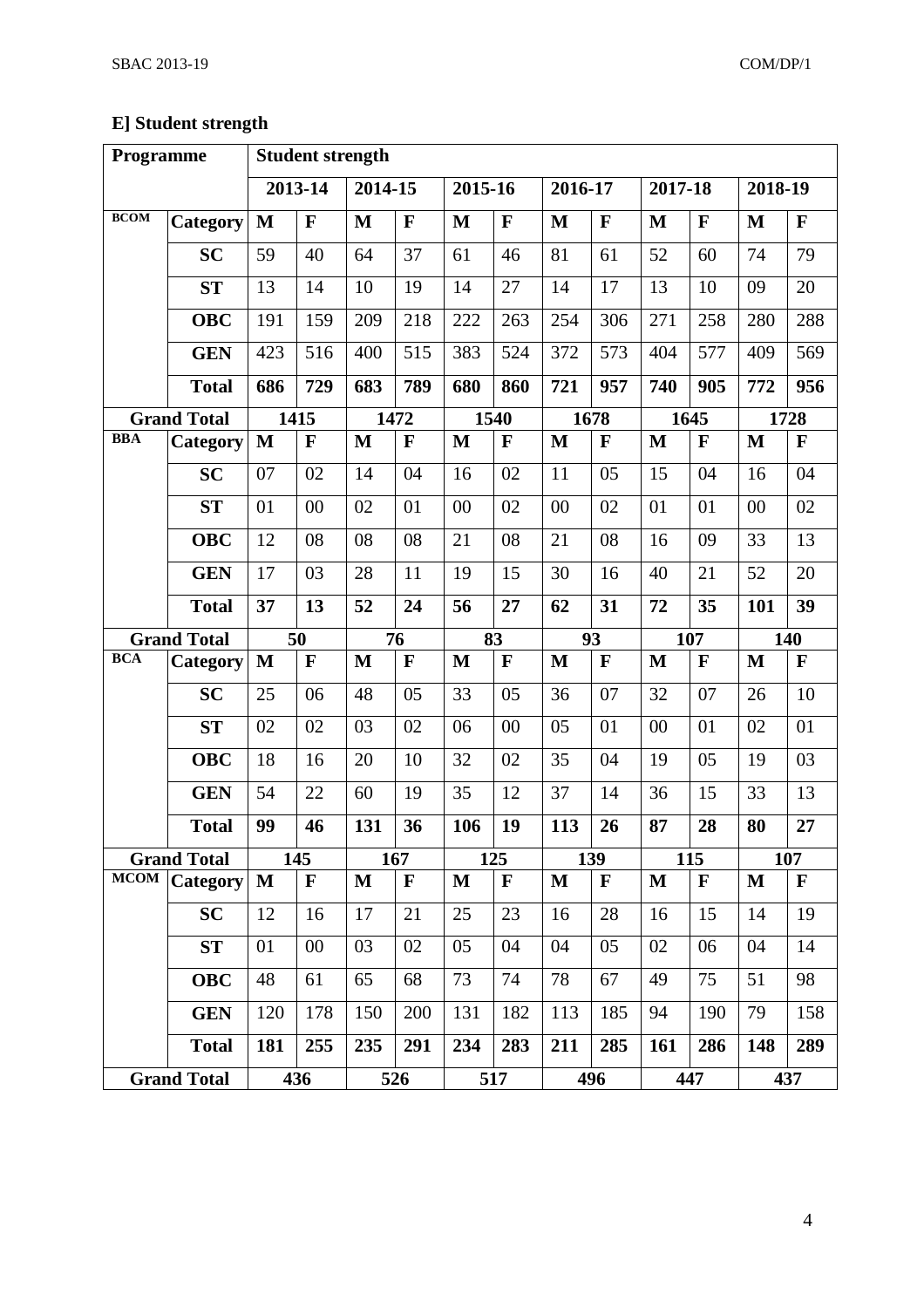|                 |         | $\mathbf{v}$ is the state of $\mathbf{v}$ |         |         |         |         |
|-----------------|---------|-------------------------------------------|---------|---------|---------|---------|
| <b>Class</b>    | 2013-14 | 2014-15                                   | 2015-16 | 2016-17 | 2017-18 | 2018-19 |
|                 |         |                                           |         |         |         |         |
| <b>BCOMI</b>    | 1:25.1  | 1:24.3                                    | 1:23.7  | 1:27    | 1:24    | 1:25    |
| <b>BCOM II</b>  | 1:23.8  | 1:21.4                                    | 1:21    | 1:21.3  | 1:22.5  | 1:23.5  |
| <b>BCOM III</b> | 1:18.2  | 1:18.2                                    | 1:17.6  | 1:16    | 1:16.2  | 1:17.4  |
| <b>BBAI</b>     | 1:4.5   | 1:6.3                                     | 1:5.3   | 1:7.2   | 1:10    | 1:11.5  |
| <b>BBAII</b>    | 1:2.0   | 1:4.3                                     | 1:4.9   | 1:4.2   | 1:4.5   | 1:7.5   |
| <b>BBA III</b>  | 1:1.7   | 1:2                                       | 1:3.7   | 1:4.2   | 1:3.3   | 1:4.3   |
| <b>BCAI</b>     | 1:8.7   | 1:10.7                                    | 1:9.7   | 1:7.5   | 1:7.0   | 1:10.9  |
| <b>BCA II</b>   | 1:9.5   | 1:8.3                                     | 1:7.7   | 1:7.8   | 1:4.8   | 1:2.3   |
| <b>BCA III</b>  | 1:6.0   | 1:8.8                                     | 1:3.5   | 1:7.8   | 1:6.7   | 1:4.7   |
| <b>MCOMI</b>    | 1:20.0  | 1:19.1                                    | 1:16.1  | 1:16    | 1:15    | 1:16.4  |
| <b>MCOM II</b>  | 1:16.3  | 1:18.3                                    | 1:16.1  | 1:15.2  | 1:13.06 | 1:11    |

**F] Student -Teacher Ratio (programme wise)**

# **G] Contribution of the Department**

| Sr.<br>No.     | <b>Activity Details</b>                       | 2013-14        | 2014-15        | 2015-16        | 2016-17        | 2017-18        | 2018-19        | Total          |
|----------------|-----------------------------------------------|----------------|----------------|----------------|----------------|----------------|----------------|----------------|
|                |                                               |                |                |                |                |                |                |                |
| $\mathbf{1}$   | <b>Research Paper Publication in Journals</b> | 13             | 19             | 10             | 11             | 18             | 19             | 90             |
| $\overline{2}$ | Participation in Seminars/Conferences/        |                |                |                |                |                |                |                |
|                | Workshops/ Symposium                          | 17             | 13             | 20             | 13             | 23             | 11             | 97             |
| $\overline{3}$ | Research Paper Presentation in Seminars/      |                |                |                |                |                |                |                |
|                | Conferences/ Workshops/ Symposium             | 21             | 22             | 21             | 21             | 22             | 16             | 123            |
| $\overline{4}$ | Research Paper Publication in Proceedings of  |                |                |                |                |                |                |                |
|                | Seminars/Conferences/Workshops/               | 7              | 18             | 18             | 14             | 10             | 3              | 70             |
|                | Symposium                                     |                |                |                |                |                |                |                |
| 5              | <b>Articles</b> in Books                      | $\overline{0}$ | $\overline{0}$ | 1              | $\overline{0}$ | $\overline{0}$ | $\overline{0}$ | $\mathbf{1}$   |
| 6              | <b>Chapters in Books</b>                      | $\overline{0}$ | $\overline{0}$ | $\mathbf 0$    | $\overline{0}$ | $\overline{0}$ | $\overline{0}$ | $\overline{0}$ |
| $\overline{7}$ | <b>Books Published</b>                        | $\overline{0}$ | $\overline{0}$ | $\overline{0}$ | $\overline{0}$ | $\mathbf{1}$   | $\overline{0}$ | $\mathbf{1}$   |
| 8              | <b>Books Edited</b>                           | $\overline{0}$ | $\mathbf 0$    | $\mathbf 0$    | 3              | $\overline{0}$ | $\overline{0}$ | 3              |
| 9              | Journals Edited                               | $\theta$       | $\overline{0}$ | $\overline{0}$ | $\overline{0}$ | $\overline{0}$ | $\overline{0}$ | $\overline{0}$ |
| 10             | <b>Major Research Projects</b>                | 1              | 1              |                | $\overline{0}$ | $\overline{0}$ | $\overline{0}$ | $\overline{2}$ |
| 11             | <b>Minor Research Projects</b>                | $\overline{0}$ | $\overline{3}$ | $\mathbf 0$    | $\overline{0}$ | $\overline{0}$ | $\overline{0}$ | 3              |
| 12             | <b>Students awarded MPhil Degree</b>          | $\overline{3}$ | $\mathbf 0$    | $\mathbf 0$    | $\overline{0}$ | $\overline{0}$ | $\mathbf 0$    | 3              |
| 13             | <b>Students awarded PhD Degree</b>            | $\Omega$       | $\overline{0}$ | $\mathbf{1}$   | 1              | 3              | $\overline{0}$ | 5              |
| 14             | <b>Students pursuing PhD Degree</b>           | 14             | 8              | 12             | 8              | 13             | 20             | 20             |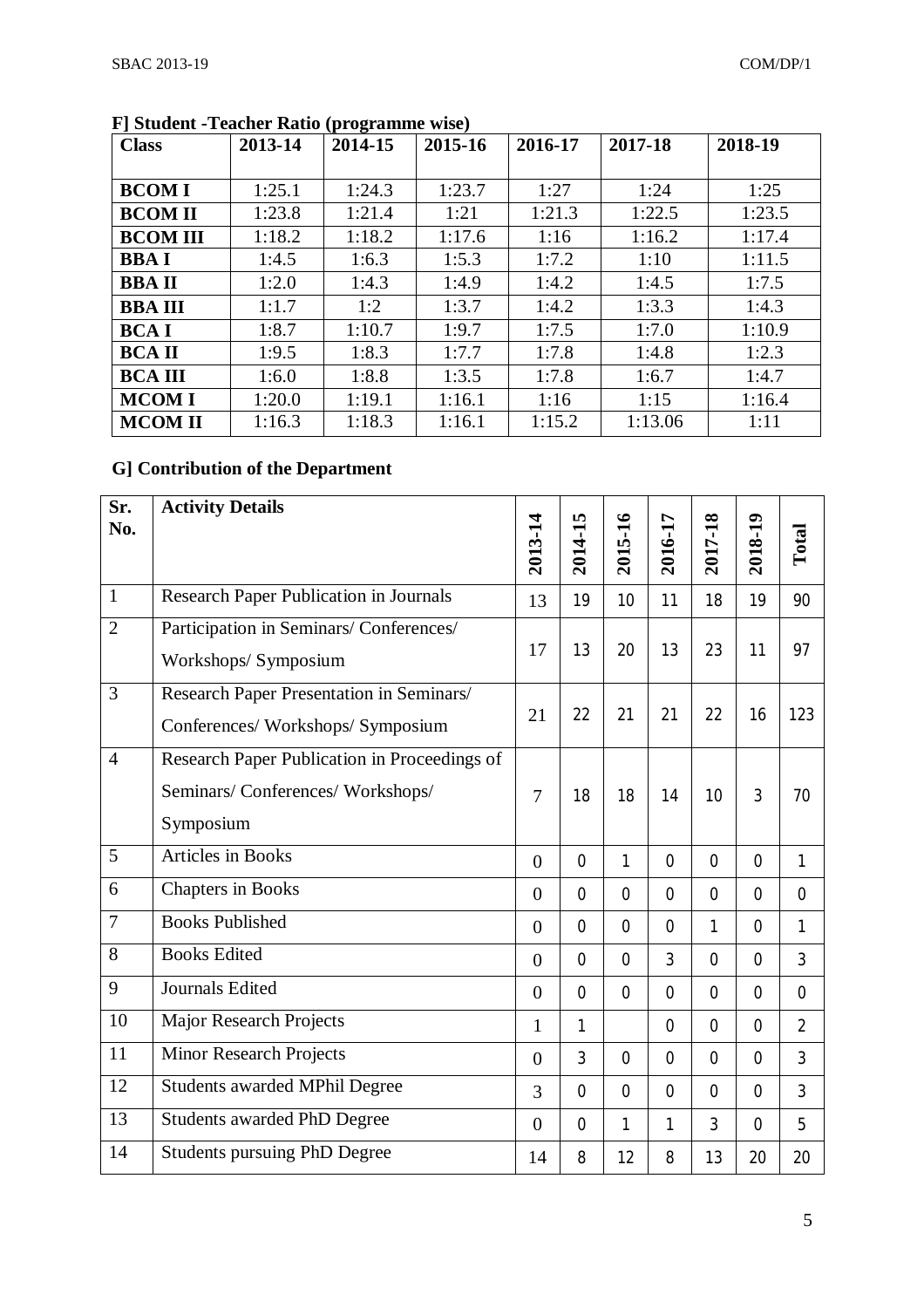| 15 | Awards and Recognition received       |  |              |  |  |
|----|---------------------------------------|--|--------------|--|--|
| 16 | Delivered Lectures as Resource Person |  | <sub>6</sub> |  |  |
| 17 | Articles in Newspapers and Magazines  |  |              |  |  |
| 18 | Radio / TV Talk                       |  |              |  |  |
| 19 | Other                                 |  |              |  |  |

**H] Faculty as members in a) University committees, b) National committees, c) International Committees and d) Editorial Board**

| Sr. No.          | Name of the faculty | <b>Committee/Board</b>      | Year           |
|------------------|---------------------|-----------------------------|----------------|
| 1                | Dr. Khairnar J.S    | <b>University Committee</b> | $6 - 3 - 2018$ |
|                  |                     | Member-<br>Affiliation      |                |
|                  |                     | Committee                   |                |
| $\overline{2}$   | Dr. Khairnar J.S    | <b>University Committee</b> | 2-11-2018      |
|                  |                     | Chairperson-इरादापत्रकरिता  |                |
|                  |                     | वस्तुनिष्ठ<br>अहवाल<br>सादर |                |
|                  |                     | करण्याबाबत समिती            |                |
| $\mathbf{3}$     | Dr. Khairnar J.S    | <b>University Committee</b> | 15-5-2018      |
|                  |                     | Member- बृहत आराखडा         |                |
| 4                | Dr. Khairnar J.S    | <b>University Committee</b> | 16-7-2018      |
|                  |                     | Chairperson- Format of      |                |
|                  |                     | Affiliation<br>Annual       |                |
|                  |                     | Committee                   |                |
| $5\overline{)}$  | Dr. Khairnar J.S    | <b>University Committee</b> | 11-6-2018      |
|                  |                     | Member of Academic          |                |
|                  |                     | Council                     |                |
| 6                | Dr. Khairnar J.S    | <b>University Committee</b> | 12-6-2018      |
|                  |                     | Member- API Scrutiny        | 13-7-2018      |
|                  |                     | (API Scrutiny at the time   | 2-11-2018      |
|                  |                     | Selection<br>of             | 7-12-2018      |
|                  |                     | Principal/Director<br>and   | 4-1-2019       |
|                  |                     | of College<br>Placement     |                |
|                  |                     | teachers)                   |                |
| $\overline{7}$   | Dr. Khairnar J.S    | <b>University Committee</b> | 28-1-2019      |
|                  |                     | सदस्य-अध्यादेश<br>सुधारित   |                |
|                  |                     | समिती                       |                |
| 8                | Dr. Khairnar J.S    | <b>University Committee</b> | 21-1-2019      |
|                  |                     | सदस्य- अनुसूचित जाती व      |                |
|                  |                     | अनुसूचित जमातीकरिता विशेष   |                |
|                  |                     | कक्षाची सल्लागार समिती      |                |
| $\boldsymbol{9}$ | Dr. Khairnar J.S    | <b>University Committee</b> | 5-12-2018      |
|                  |                     | Member of Verification      |                |
|                  |                     | Committee( Exemption in     |                |
|                  |                     | PET)                        |                |
| 10               | Dr. Khairnar J.S    | <b>University Committee</b> | $1 - 3 - 2018$ |
|                  |                     | Member of Coordinator       |                |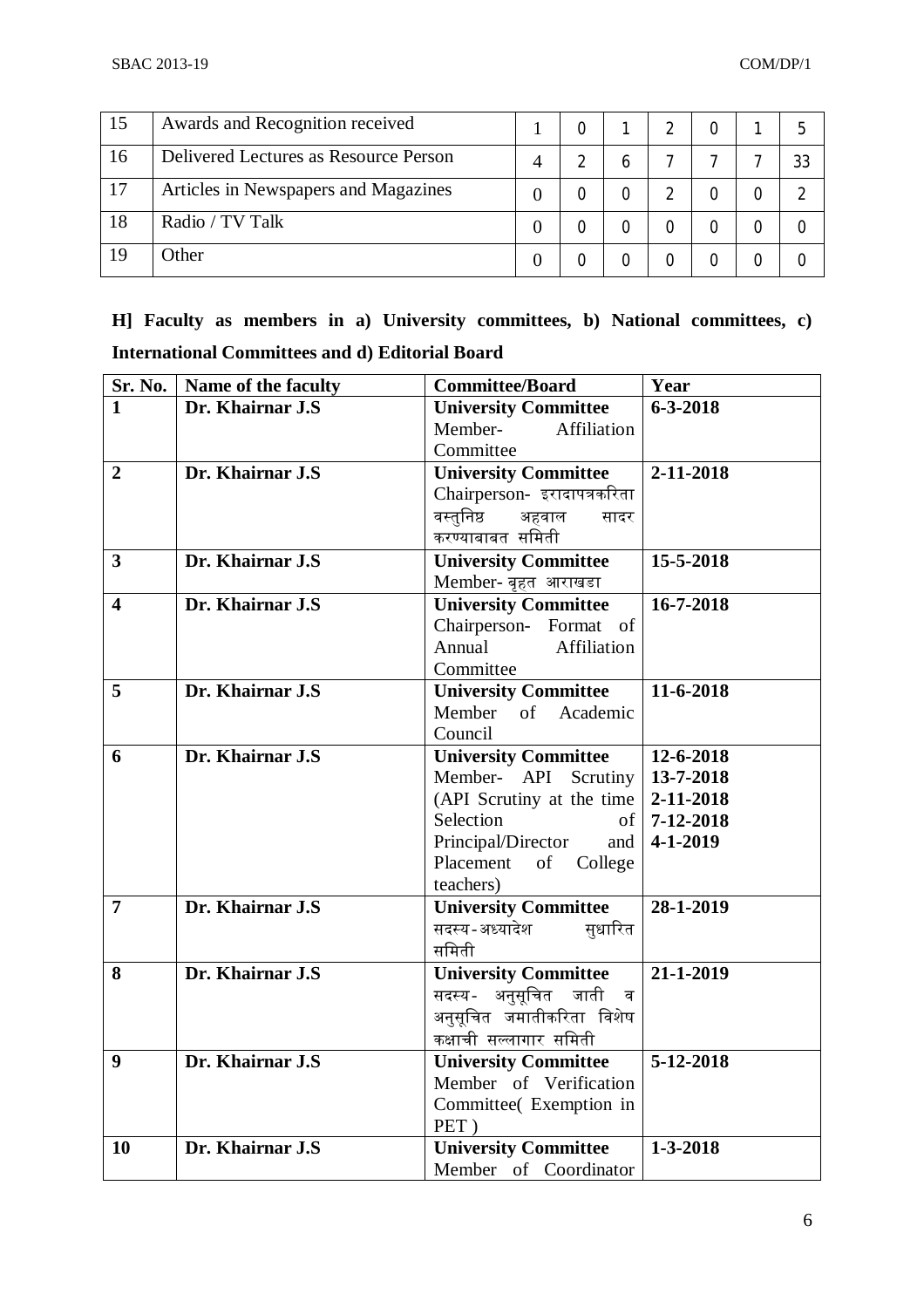|    |                   | Committee<br>(CET                                       |            |
|----|-------------------|---------------------------------------------------------|------------|
|    |                   | Examination)                                            |            |
| 11 | Dr. Khairnar J.S  | <b>University Committee</b>                             | 3-12-2017  |
|    |                   | University<br>Observer<br>in                            |            |
|    |                   | (विद्यापीठाच्या<br>Election                             |            |
|    |                   | प्राधिकरणाच्या<br>अधिसभा                                |            |
|    |                   | नोंदणीकृत<br>पदवीधर<br>गटाची                            |            |
|    |                   | निवडणूक)                                                |            |
| 12 | Dr. Khairnar J.S  | Chairman-                                               | 27-9-2018  |
|    |                   | <b>YCMOU</b><br>Divisional                              |            |
|    |                   | <b>Sports Festival</b>                                  |            |
| 13 | Dr. Khairnar J.S  | <b>University Committee</b>                             | 8-2-2019   |
|    |                   | Chairman-                                               |            |
|    |                   | <b>Syllabus Committee</b>                               |            |
|    |                   | <b>Financial Management</b>                             |            |
|    |                   | III                                                     |            |
|    |                   | <b>Business Law III</b>                                 |            |
| 14 | Dr. Khairnar J.S  | <b>University Committee</b>                             | 13-2-2019  |
|    |                   | Pro-VC Nominee                                          |            |
|    |                   | (CAS in Stage V)                                        |            |
| 15 | Dr. Khairnar J.S  | <b>University Committee</b>                             | 22-1-2019  |
|    |                   | Pro-VC Nominee                                          |            |
|    |                   | Selection Committee for                                 |            |
|    |                   | <b>Career Advancement</b>                               |            |
| 16 | Dr. Khairnar J.S  | <b>University Committee</b>                             | 11-12-2017 |
|    |                   | <b>Subject Expert</b>                                   |            |
|    |                   | Selection Committee for                                 |            |
| 17 | Dr. Khairnar J.S  | appointment of Principal<br><b>University Committee</b> | 5-12-2017  |
|    |                   | Selection Committee for                                 |            |
|    |                   | appointment of Principal                                |            |
| 18 | Dr. Khairnar J.S  | <b>University Committee</b>                             | 10-11-2017 |
|    |                   | संवर्गाच्या<br>प्राचार्य                                |            |
|    |                   | वयोमानानुसार निवृतीच्या वाढ                             |            |
|    |                   | संदर्भात आढावा समिती                                    |            |
| 19 | Dr. Khairnar J.S. | <b>University Committee</b>                             | 20-4-2018  |
|    |                   | अध्यक्ष-शैक्षणिक दिनदर्शिकेची                           |            |
|    |                   | समिती                                                   |            |
| 20 | Dr. Khairnar J.S  | <b>University Committee</b>                             | 16-3-2019  |
|    |                   | सदस्य- शैक्षणिक वर्ष २०१९-                              |            |
|    |                   | २० साठी सत्र व सुट्या                                   |            |
|    |                   | ठरवण्याकरिता समिती                                      |            |
|    |                   |                                                         |            |
| 21 | Dr. Khairnar J.S  | <b>University Committee</b>                             | 16-4-2019  |
|    |                   | Chairman- Renewal of                                    |            |
|    |                   | <b>Affiliation Committee</b>                            |            |
| 22 | Dr. Khairnar J.S  | <b>University Committee</b>                             | 12-4-2019  |
|    |                   | Member<br>of<br>PG-CET                                  |            |
|    |                   | Examination                                             |            |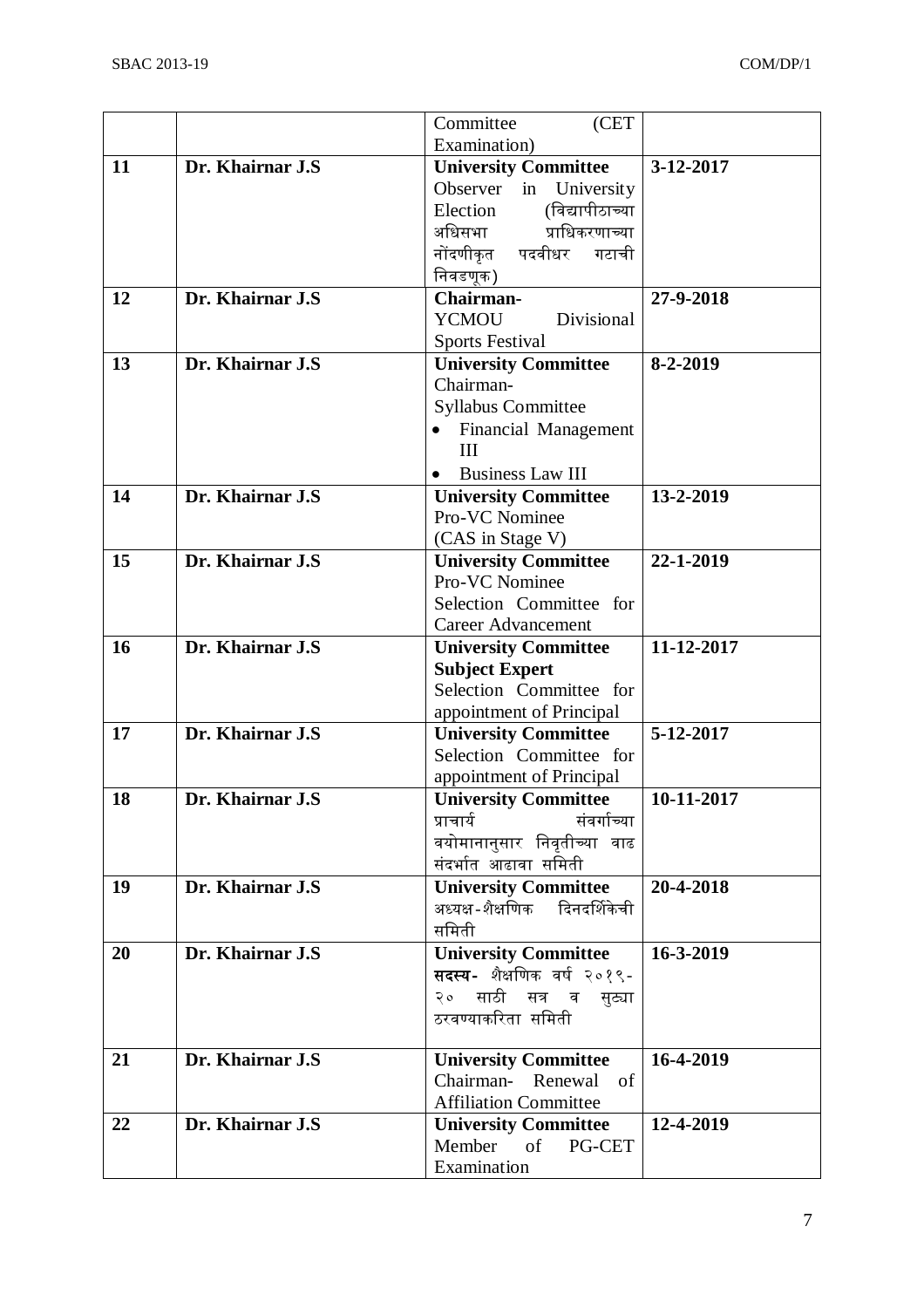| 23 | Prof. Ranmare S.S.        | <b>University Committee</b>                           | 28-4-2017      |
|----|---------------------------|-------------------------------------------------------|----------------|
|    |                           | Member-Affiliation                                    |                |
|    |                           | <b>Committee Member</b>                               |                |
| 24 | <b>Prof. Ranmare S.S.</b> | <b>University Committee</b>                           | 27-4-2018      |
|    |                           | Member-Affiliation                                    |                |
|    |                           | <b>Committee Member</b>                               |                |
| 25 | Prof. Ranmare S.S.        | <b>University Committee</b>                           | 12-3-2018      |
|    |                           | Member-Affiliation                                    |                |
|    |                           | <b>Committee Member</b>                               |                |
| 26 | Prof. Ranmare S.S.        | <b>University Committee</b>                           | 17-5-2019      |
|    |                           | Member-Affiliation                                    |                |
|    |                           | <b>Committee Member</b>                               |                |
| 27 | Prof. Ranmare S.S.        | <b>University Committee</b>                           | 30-5-2019      |
|    |                           | Member-Affiliation                                    |                |
|    |                           | <b>Committee Member</b>                               |                |
| 28 | Dr. Chaudhari A V         | <b>University Committee</b>                           | 12-5-2017      |
|    |                           | Member-<br>Affiliation                                |                |
|    |                           | Renewal<br>Committee                                  |                |
|    | Dr. Chaudhari A V         | Member                                                | $7 - 7 - 2018$ |
| 29 |                           | <b>University Committee</b><br>Affiliation<br>Member- |                |
|    |                           | Renewal<br>Committee                                  |                |
|    |                           | Member                                                |                |
| 30 | Dr. Chaudhari A V         | <b>University Committee</b>                           | 8-2-2019       |
|    |                           | Chairman-                                             |                |
|    |                           | <b>Syllabus Committee</b>                             |                |
|    |                           | <b>Business Law III</b>                               |                |
|    |                           | Company Law III<br>$\bullet$                          |                |
| 31 | Dr. Deshmukh H.N          | <b>University Committee</b>                           | 17-5-2019      |
|    |                           | Member-Affiliation                                    |                |
|    |                           | <b>Committee Member</b>                               |                |
| 32 | Dr. Deshmukh H.N          | <b>University Committee</b>                           | 25-5-2019      |
|    |                           | Member-Affiliation                                    |                |
|    |                           | <b>Committee Member</b>                               |                |
| 33 | Dr. Deshmukh H.N          | <b>University Committee</b>                           | 28-5-2019      |
|    |                           | Member-Affiliation                                    |                |
|    |                           | <b>Committee Member</b>                               |                |
| 34 | Dr. Chavan D.S.           | <b>University Committee</b>                           | 16-3-2016      |
|    |                           | Member-Affiliation                                    |                |
|    |                           | <b>Committee Member</b>                               |                |
| 35 | Dr. Chavan D.S.           | <b>University Committee</b>                           | 17-5-2019      |
|    |                           | Member-Affiliation                                    |                |
|    |                           | <b>Committee Member</b>                               |                |
| 36 | Dr. Chavan D.S.           | <b>University Committee</b><br>Member-Affiliation     | 30-5-2019      |
|    |                           | <b>Committee Member</b>                               |                |
| 37 | Dr. Chavan D.S.           | <b>University Committee</b>                           | $4 - 6 - 2019$ |
|    |                           | Member-Affiliation                                    |                |
|    |                           | <b>Committee Member</b>                               |                |
|    |                           |                                                       |                |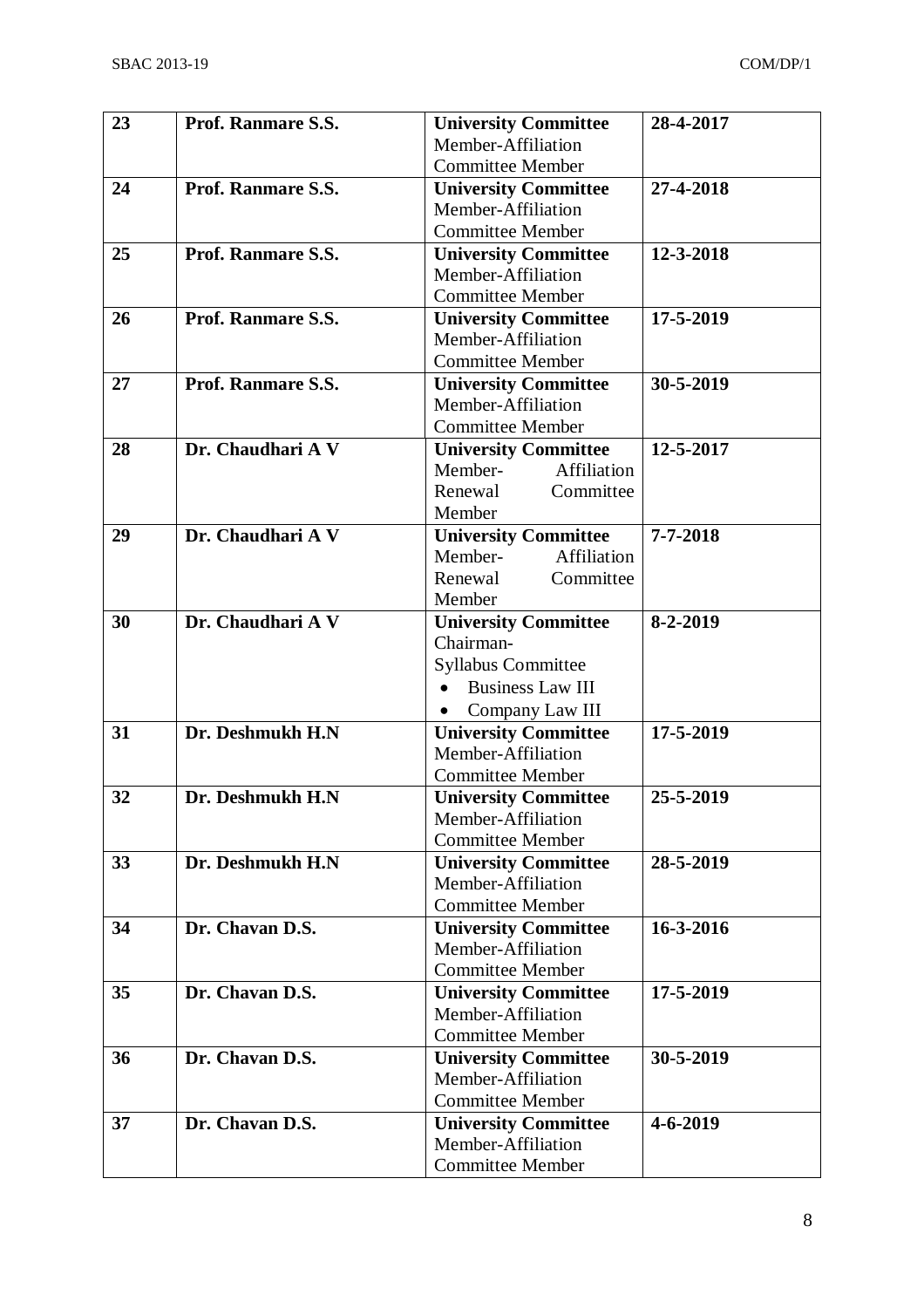# **I] Record of departmental activity**

| 2013-14<br>2013-14<br>$\mathbf{1}$<br>Visit to Rajesh Gruhuddyog<br>Visit to Pepsiko Industy, Paithan MIDC<br>$\overline{2}$<br>2013-14<br>3<br>Inauguration of Commerce Association-by Ram Marlapalle<br>2013-14<br>ERP Software Training programme for Teaching Staff by Experts from<br>$\overline{4}$<br>26-10-2013<br>Amiyo Ltd-27 participants<br>5<br>Workshop for M.Com II students for Project Report & Selection of<br>26-10-2013<br>subject by Dr. J.S. Khairnar & Prof. A.B. Deshpande<br>Display of Selected Project Report & Question and Answer Session for<br>28-10-2013<br>6<br>M.Com II A<br>Display of Selected Project Report & Question and Answer Session for<br>29-10-2013<br>$\tau$<br>M.Com II B<br>Display of Selected Project Report & Question and Answer Session for<br>29-10-2013<br>8<br>M.Com II C<br>2014-15<br>$\mathbf{1}$<br><b>Best Message Competition</b><br>05-09-2014<br>$\overline{2}$<br><b>Teachers Day</b><br>05-09-2014<br>3<br>Industrial Visit-Jolly Board, Greeves Cotton, Forbes & Comp.<br>22-09-2014<br>Chikalthana<br>Quiz Competition<br>27-04-2014<br>$\overline{4}$<br>5<br>PPT Competition<br>07-10-2014<br>Discussion on Central Budget-2015-16<br>28-02-2015<br>6<br>$\overline{7}$<br>Workshop on Entrepreneurship Awareness<br>03 to 05-03-<br>2015<br>Essay writing on Recent Trends in Marketing & Recent Trends in<br>19-03-2015<br>8<br><b>Banking</b><br><b>Industrial visit-Prozone Mall</b><br>9<br>20-03-2015<br>2015-16<br><b>Celebration of Teachers Day</b><br>05-09-2015<br>$\mathbf{1}$<br>$\overline{2}$<br>Wall Paper/Poster Presentation Competition on the concepts of syllabus<br>09-09-2015<br>3<br>Seminar Presentation by M.Com. Students<br>23-10-2015<br>$\overline{4}$<br>Educational Visit of M.Com. students at Library of College<br>06-01-2016<br>$\mathfrak{S}$<br>Industrial Visit at Rucha Engineering, Waluj MIDC, Aurangabad<br>13-01-2016<br>Industrial Visit at Badwe Engineering, Waluj MIDC, Aurangabad<br>6<br>04-02-2016<br>$\tau$<br>Workshop on Research Methodology for M.Com. students<br>27-02-2016<br>Send off Programme for final year of UG & PG students<br>05-03-2016<br>8<br>2016-17<br>Welcome Ceremony for UG First Year Students<br>$\mathbf{1}$ | Sr.            | <b>Name of the Activity</b>                                   | <b>Date</b> |
|--------------------------------------------------------------------------------------------------------------------------------------------------------------------------------------------------------------------------------------------------------------------------------------------------------------------------------------------------------------------------------------------------------------------------------------------------------------------------------------------------------------------------------------------------------------------------------------------------------------------------------------------------------------------------------------------------------------------------------------------------------------------------------------------------------------------------------------------------------------------------------------------------------------------------------------------------------------------------------------------------------------------------------------------------------------------------------------------------------------------------------------------------------------------------------------------------------------------------------------------------------------------------------------------------------------------------------------------------------------------------------------------------------------------------------------------------------------------------------------------------------------------------------------------------------------------------------------------------------------------------------------------------------------------------------------------------------------------------------------------------------------------------------------------------------------------------------------------------------------------------------------------------------------------------------------------------------------------------------------------------------------------------------------------------------------------------------------------------------------------------------------------------------------------------------------------------------------------------------------------------------------------|----------------|---------------------------------------------------------------|-------------|
|                                                                                                                                                                                                                                                                                                                                                                                                                                                                                                                                                                                                                                                                                                                                                                                                                                                                                                                                                                                                                                                                                                                                                                                                                                                                                                                                                                                                                                                                                                                                                                                                                                                                                                                                                                                                                                                                                                                                                                                                                                                                                                                                                                                                                                                                    |                |                                                               |             |
|                                                                                                                                                                                                                                                                                                                                                                                                                                                                                                                                                                                                                                                                                                                                                                                                                                                                                                                                                                                                                                                                                                                                                                                                                                                                                                                                                                                                                                                                                                                                                                                                                                                                                                                                                                                                                                                                                                                                                                                                                                                                                                                                                                                                                                                                    |                |                                                               |             |
|                                                                                                                                                                                                                                                                                                                                                                                                                                                                                                                                                                                                                                                                                                                                                                                                                                                                                                                                                                                                                                                                                                                                                                                                                                                                                                                                                                                                                                                                                                                                                                                                                                                                                                                                                                                                                                                                                                                                                                                                                                                                                                                                                                                                                                                                    |                |                                                               |             |
|                                                                                                                                                                                                                                                                                                                                                                                                                                                                                                                                                                                                                                                                                                                                                                                                                                                                                                                                                                                                                                                                                                                                                                                                                                                                                                                                                                                                                                                                                                                                                                                                                                                                                                                                                                                                                                                                                                                                                                                                                                                                                                                                                                                                                                                                    |                |                                                               |             |
|                                                                                                                                                                                                                                                                                                                                                                                                                                                                                                                                                                                                                                                                                                                                                                                                                                                                                                                                                                                                                                                                                                                                                                                                                                                                                                                                                                                                                                                                                                                                                                                                                                                                                                                                                                                                                                                                                                                                                                                                                                                                                                                                                                                                                                                                    |                |                                                               |             |
|                                                                                                                                                                                                                                                                                                                                                                                                                                                                                                                                                                                                                                                                                                                                                                                                                                                                                                                                                                                                                                                                                                                                                                                                                                                                                                                                                                                                                                                                                                                                                                                                                                                                                                                                                                                                                                                                                                                                                                                                                                                                                                                                                                                                                                                                    |                |                                                               |             |
|                                                                                                                                                                                                                                                                                                                                                                                                                                                                                                                                                                                                                                                                                                                                                                                                                                                                                                                                                                                                                                                                                                                                                                                                                                                                                                                                                                                                                                                                                                                                                                                                                                                                                                                                                                                                                                                                                                                                                                                                                                                                                                                                                                                                                                                                    |                |                                                               |             |
|                                                                                                                                                                                                                                                                                                                                                                                                                                                                                                                                                                                                                                                                                                                                                                                                                                                                                                                                                                                                                                                                                                                                                                                                                                                                                                                                                                                                                                                                                                                                                                                                                                                                                                                                                                                                                                                                                                                                                                                                                                                                                                                                                                                                                                                                    |                |                                                               |             |
|                                                                                                                                                                                                                                                                                                                                                                                                                                                                                                                                                                                                                                                                                                                                                                                                                                                                                                                                                                                                                                                                                                                                                                                                                                                                                                                                                                                                                                                                                                                                                                                                                                                                                                                                                                                                                                                                                                                                                                                                                                                                                                                                                                                                                                                                    |                |                                                               |             |
|                                                                                                                                                                                                                                                                                                                                                                                                                                                                                                                                                                                                                                                                                                                                                                                                                                                                                                                                                                                                                                                                                                                                                                                                                                                                                                                                                                                                                                                                                                                                                                                                                                                                                                                                                                                                                                                                                                                                                                                                                                                                                                                                                                                                                                                                    |                |                                                               |             |
|                                                                                                                                                                                                                                                                                                                                                                                                                                                                                                                                                                                                                                                                                                                                                                                                                                                                                                                                                                                                                                                                                                                                                                                                                                                                                                                                                                                                                                                                                                                                                                                                                                                                                                                                                                                                                                                                                                                                                                                                                                                                                                                                                                                                                                                                    |                |                                                               |             |
|                                                                                                                                                                                                                                                                                                                                                                                                                                                                                                                                                                                                                                                                                                                                                                                                                                                                                                                                                                                                                                                                                                                                                                                                                                                                                                                                                                                                                                                                                                                                                                                                                                                                                                                                                                                                                                                                                                                                                                                                                                                                                                                                                                                                                                                                    |                |                                                               |             |
|                                                                                                                                                                                                                                                                                                                                                                                                                                                                                                                                                                                                                                                                                                                                                                                                                                                                                                                                                                                                                                                                                                                                                                                                                                                                                                                                                                                                                                                                                                                                                                                                                                                                                                                                                                                                                                                                                                                                                                                                                                                                                                                                                                                                                                                                    |                |                                                               |             |
|                                                                                                                                                                                                                                                                                                                                                                                                                                                                                                                                                                                                                                                                                                                                                                                                                                                                                                                                                                                                                                                                                                                                                                                                                                                                                                                                                                                                                                                                                                                                                                                                                                                                                                                                                                                                                                                                                                                                                                                                                                                                                                                                                                                                                                                                    |                |                                                               |             |
|                                                                                                                                                                                                                                                                                                                                                                                                                                                                                                                                                                                                                                                                                                                                                                                                                                                                                                                                                                                                                                                                                                                                                                                                                                                                                                                                                                                                                                                                                                                                                                                                                                                                                                                                                                                                                                                                                                                                                                                                                                                                                                                                                                                                                                                                    |                |                                                               |             |
|                                                                                                                                                                                                                                                                                                                                                                                                                                                                                                                                                                                                                                                                                                                                                                                                                                                                                                                                                                                                                                                                                                                                                                                                                                                                                                                                                                                                                                                                                                                                                                                                                                                                                                                                                                                                                                                                                                                                                                                                                                                                                                                                                                                                                                                                    |                |                                                               |             |
|                                                                                                                                                                                                                                                                                                                                                                                                                                                                                                                                                                                                                                                                                                                                                                                                                                                                                                                                                                                                                                                                                                                                                                                                                                                                                                                                                                                                                                                                                                                                                                                                                                                                                                                                                                                                                                                                                                                                                                                                                                                                                                                                                                                                                                                                    |                |                                                               |             |
|                                                                                                                                                                                                                                                                                                                                                                                                                                                                                                                                                                                                                                                                                                                                                                                                                                                                                                                                                                                                                                                                                                                                                                                                                                                                                                                                                                                                                                                                                                                                                                                                                                                                                                                                                                                                                                                                                                                                                                                                                                                                                                                                                                                                                                                                    |                |                                                               |             |
|                                                                                                                                                                                                                                                                                                                                                                                                                                                                                                                                                                                                                                                                                                                                                                                                                                                                                                                                                                                                                                                                                                                                                                                                                                                                                                                                                                                                                                                                                                                                                                                                                                                                                                                                                                                                                                                                                                                                                                                                                                                                                                                                                                                                                                                                    |                |                                                               |             |
|                                                                                                                                                                                                                                                                                                                                                                                                                                                                                                                                                                                                                                                                                                                                                                                                                                                                                                                                                                                                                                                                                                                                                                                                                                                                                                                                                                                                                                                                                                                                                                                                                                                                                                                                                                                                                                                                                                                                                                                                                                                                                                                                                                                                                                                                    |                |                                                               |             |
|                                                                                                                                                                                                                                                                                                                                                                                                                                                                                                                                                                                                                                                                                                                                                                                                                                                                                                                                                                                                                                                                                                                                                                                                                                                                                                                                                                                                                                                                                                                                                                                                                                                                                                                                                                                                                                                                                                                                                                                                                                                                                                                                                                                                                                                                    |                |                                                               |             |
|                                                                                                                                                                                                                                                                                                                                                                                                                                                                                                                                                                                                                                                                                                                                                                                                                                                                                                                                                                                                                                                                                                                                                                                                                                                                                                                                                                                                                                                                                                                                                                                                                                                                                                                                                                                                                                                                                                                                                                                                                                                                                                                                                                                                                                                                    |                |                                                               |             |
|                                                                                                                                                                                                                                                                                                                                                                                                                                                                                                                                                                                                                                                                                                                                                                                                                                                                                                                                                                                                                                                                                                                                                                                                                                                                                                                                                                                                                                                                                                                                                                                                                                                                                                                                                                                                                                                                                                                                                                                                                                                                                                                                                                                                                                                                    |                |                                                               |             |
|                                                                                                                                                                                                                                                                                                                                                                                                                                                                                                                                                                                                                                                                                                                                                                                                                                                                                                                                                                                                                                                                                                                                                                                                                                                                                                                                                                                                                                                                                                                                                                                                                                                                                                                                                                                                                                                                                                                                                                                                                                                                                                                                                                                                                                                                    |                |                                                               |             |
|                                                                                                                                                                                                                                                                                                                                                                                                                                                                                                                                                                                                                                                                                                                                                                                                                                                                                                                                                                                                                                                                                                                                                                                                                                                                                                                                                                                                                                                                                                                                                                                                                                                                                                                                                                                                                                                                                                                                                                                                                                                                                                                                                                                                                                                                    |                |                                                               |             |
|                                                                                                                                                                                                                                                                                                                                                                                                                                                                                                                                                                                                                                                                                                                                                                                                                                                                                                                                                                                                                                                                                                                                                                                                                                                                                                                                                                                                                                                                                                                                                                                                                                                                                                                                                                                                                                                                                                                                                                                                                                                                                                                                                                                                                                                                    |                |                                                               |             |
|                                                                                                                                                                                                                                                                                                                                                                                                                                                                                                                                                                                                                                                                                                                                                                                                                                                                                                                                                                                                                                                                                                                                                                                                                                                                                                                                                                                                                                                                                                                                                                                                                                                                                                                                                                                                                                                                                                                                                                                                                                                                                                                                                                                                                                                                    |                |                                                               |             |
|                                                                                                                                                                                                                                                                                                                                                                                                                                                                                                                                                                                                                                                                                                                                                                                                                                                                                                                                                                                                                                                                                                                                                                                                                                                                                                                                                                                                                                                                                                                                                                                                                                                                                                                                                                                                                                                                                                                                                                                                                                                                                                                                                                                                                                                                    |                |                                                               |             |
|                                                                                                                                                                                                                                                                                                                                                                                                                                                                                                                                                                                                                                                                                                                                                                                                                                                                                                                                                                                                                                                                                                                                                                                                                                                                                                                                                                                                                                                                                                                                                                                                                                                                                                                                                                                                                                                                                                                                                                                                                                                                                                                                                                                                                                                                    |                |                                                               |             |
|                                                                                                                                                                                                                                                                                                                                                                                                                                                                                                                                                                                                                                                                                                                                                                                                                                                                                                                                                                                                                                                                                                                                                                                                                                                                                                                                                                                                                                                                                                                                                                                                                                                                                                                                                                                                                                                                                                                                                                                                                                                                                                                                                                                                                                                                    |                |                                                               |             |
|                                                                                                                                                                                                                                                                                                                                                                                                                                                                                                                                                                                                                                                                                                                                                                                                                                                                                                                                                                                                                                                                                                                                                                                                                                                                                                                                                                                                                                                                                                                                                                                                                                                                                                                                                                                                                                                                                                                                                                                                                                                                                                                                                                                                                                                                    |                |                                                               |             |
|                                                                                                                                                                                                                                                                                                                                                                                                                                                                                                                                                                                                                                                                                                                                                                                                                                                                                                                                                                                                                                                                                                                                                                                                                                                                                                                                                                                                                                                                                                                                                                                                                                                                                                                                                                                                                                                                                                                                                                                                                                                                                                                                                                                                                                                                    |                |                                                               |             |
|                                                                                                                                                                                                                                                                                                                                                                                                                                                                                                                                                                                                                                                                                                                                                                                                                                                                                                                                                                                                                                                                                                                                                                                                                                                                                                                                                                                                                                                                                                                                                                                                                                                                                                                                                                                                                                                                                                                                                                                                                                                                                                                                                                                                                                                                    |                |                                                               |             |
|                                                                                                                                                                                                                                                                                                                                                                                                                                                                                                                                                                                                                                                                                                                                                                                                                                                                                                                                                                                                                                                                                                                                                                                                                                                                                                                                                                                                                                                                                                                                                                                                                                                                                                                                                                                                                                                                                                                                                                                                                                                                                                                                                                                                                                                                    |                |                                                               |             |
|                                                                                                                                                                                                                                                                                                                                                                                                                                                                                                                                                                                                                                                                                                                                                                                                                                                                                                                                                                                                                                                                                                                                                                                                                                                                                                                                                                                                                                                                                                                                                                                                                                                                                                                                                                                                                                                                                                                                                                                                                                                                                                                                                                                                                                                                    |                |                                                               |             |
|                                                                                                                                                                                                                                                                                                                                                                                                                                                                                                                                                                                                                                                                                                                                                                                                                                                                                                                                                                                                                                                                                                                                                                                                                                                                                                                                                                                                                                                                                                                                                                                                                                                                                                                                                                                                                                                                                                                                                                                                                                                                                                                                                                                                                                                                    |                |                                                               |             |
|                                                                                                                                                                                                                                                                                                                                                                                                                                                                                                                                                                                                                                                                                                                                                                                                                                                                                                                                                                                                                                                                                                                                                                                                                                                                                                                                                                                                                                                                                                                                                                                                                                                                                                                                                                                                                                                                                                                                                                                                                                                                                                                                                                                                                                                                    |                |                                                               |             |
|                                                                                                                                                                                                                                                                                                                                                                                                                                                                                                                                                                                                                                                                                                                                                                                                                                                                                                                                                                                                                                                                                                                                                                                                                                                                                                                                                                                                                                                                                                                                                                                                                                                                                                                                                                                                                                                                                                                                                                                                                                                                                                                                                                                                                                                                    |                |                                                               |             |
|                                                                                                                                                                                                                                                                                                                                                                                                                                                                                                                                                                                                                                                                                                                                                                                                                                                                                                                                                                                                                                                                                                                                                                                                                                                                                                                                                                                                                                                                                                                                                                                                                                                                                                                                                                                                                                                                                                                                                                                                                                                                                                                                                                                                                                                                    |                |                                                               |             |
|                                                                                                                                                                                                                                                                                                                                                                                                                                                                                                                                                                                                                                                                                                                                                                                                                                                                                                                                                                                                                                                                                                                                                                                                                                                                                                                                                                                                                                                                                                                                                                                                                                                                                                                                                                                                                                                                                                                                                                                                                                                                                                                                                                                                                                                                    | $\overline{2}$ | Organized UGC Sponsored National Seminar on 'Recent Trends in | 16 & 17-07- |
| <b>Business Practices'</b><br>2016                                                                                                                                                                                                                                                                                                                                                                                                                                                                                                                                                                                                                                                                                                                                                                                                                                                                                                                                                                                                                                                                                                                                                                                                                                                                                                                                                                                                                                                                                                                                                                                                                                                                                                                                                                                                                                                                                                                                                                                                                                                                                                                                                                                                                                 |                |                                                               |             |
| $\mathfrak{Z}$<br>13-08-2016<br>Workshop on Choice Based Credit System for M.Com. Students                                                                                                                                                                                                                                                                                                                                                                                                                                                                                                                                                                                                                                                                                                                                                                                                                                                                                                                                                                                                                                                                                                                                                                                                                                                                                                                                                                                                                                                                                                                                                                                                                                                                                                                                                                                                                                                                                                                                                                                                                                                                                                                                                                         |                |                                                               |             |
| Students selected for Mahindra Finance Scholarship<br>01-09-2016<br>$\overline{4}$                                                                                                                                                                                                                                                                                                                                                                                                                                                                                                                                                                                                                                                                                                                                                                                                                                                                                                                                                                                                                                                                                                                                                                                                                                                                                                                                                                                                                                                                                                                                                                                                                                                                                                                                                                                                                                                                                                                                                                                                                                                                                                                                                                                 |                |                                                               |             |
| $\overline{5}$<br>Training for UG TY Students on Communication Skill by Barclay-GTT<br>10 to 19-11-                                                                                                                                                                                                                                                                                                                                                                                                                                                                                                                                                                                                                                                                                                                                                                                                                                                                                                                                                                                                                                                                                                                                                                                                                                                                                                                                                                                                                                                                                                                                                                                                                                                                                                                                                                                                                                                                                                                                                                                                                                                                                                                                                                |                |                                                               |             |
| & NASSCOM<br>2016                                                                                                                                                                                                                                                                                                                                                                                                                                                                                                                                                                                                                                                                                                                                                                                                                                                                                                                                                                                                                                                                                                                                                                                                                                                                                                                                                                                                                                                                                                                                                                                                                                                                                                                                                                                                                                                                                                                                                                                                                                                                                                                                                                                                                                                  |                |                                                               |             |
| 17-12-2016<br>Workshop on 'Research Project'<br>6                                                                                                                                                                                                                                                                                                                                                                                                                                                                                                                                                                                                                                                                                                                                                                                                                                                                                                                                                                                                                                                                                                                                                                                                                                                                                                                                                                                                                                                                                                                                                                                                                                                                                                                                                                                                                                                                                                                                                                                                                                                                                                                                                                                                                  |                |                                                               |             |
| $\overline{7}$<br>Students Participation in the lecture on 'Foreign Exchange for you and<br>17-12-2016                                                                                                                                                                                                                                                                                                                                                                                                                                                                                                                                                                                                                                                                                                                                                                                                                                                                                                                                                                                                                                                                                                                                                                                                                                                                                                                                                                                                                                                                                                                                                                                                                                                                                                                                                                                                                                                                                                                                                                                                                                                                                                                                                             |                |                                                               |             |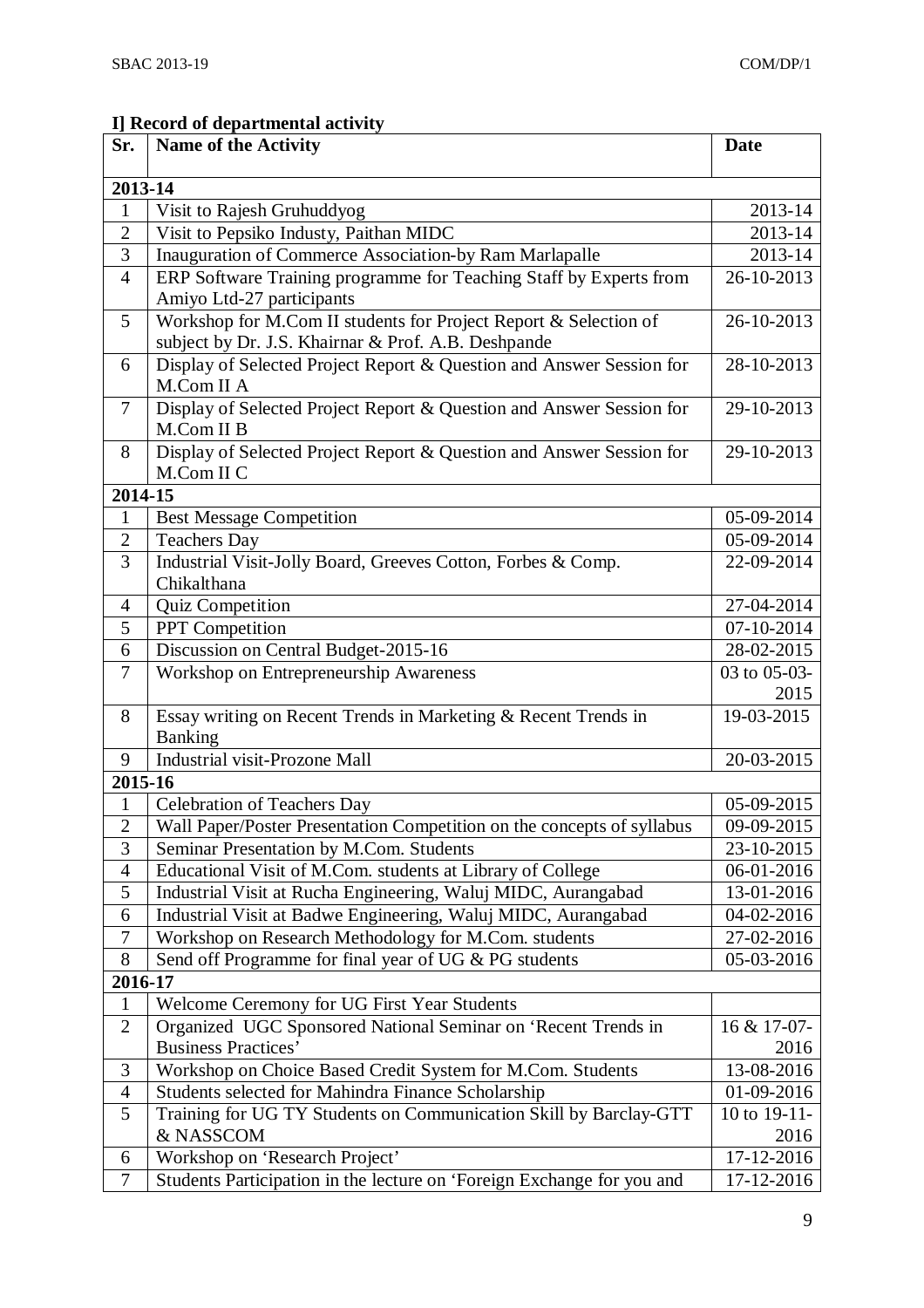|                          | RBI's Payment System' organized by Foreign Exchange Dept., Mumbai       |              |
|--------------------------|-------------------------------------------------------------------------|--------------|
|                          | at Hotel Ambassador, Aurangabad                                         |              |
| 8                        | Essay Writing Competition on 'Demonetization' and 'New Trends in        | 28-12-2016   |
|                          | <b>Banking Sector'</b>                                                  |              |
| 9                        | Workshop on Entrepreneurship Development for PG students                | 07-01-2017   |
| 10                       | Educational Visit at Pithampur MIDC, Indore (MP)                        | 06 to 07-01- |
|                          |                                                                         | 2017         |
| 11                       | Industrial Visit at Shendra MIDC, Aurangabad                            | 04-02-2017   |
| 12                       | Wall Paper/ Poster Presentation Competition on contents of syllabus     | 23-02-2017   |
| 13                       | Educational Visit of UG students at 'Exibhition on Products produced    | 04-03-2017   |
|                          | by Entrepreneurs of Self-help Group at ZP Ground, Aurangabad            |              |
| 14                       | Faculty Participation in Open House by giving lecture on various issues |              |
|                          | organized by IQAC-                                                      |              |
|                          | Dr. HN Deshmukh-                                                        | 28-12-2016   |
|                          | S.S. Ranmare-'Role of Cost Accounting in Business Organizations'        | 04-01-2017   |
|                          | Dr. P.P. Deo- 'Trade and Commerce in Ancient Maharashtra'               | 18-01-2017   |
|                          | Dr. A.V. Chaudhari- 'Impact of Marketing Management in Recent           | 01-02-2017   |
|                          | Scenario'                                                               |              |
|                          | Dr. F.A. Baig- 'Tax Savings'                                            | 01-03-2017   |
|                          | Dr. D.S. Chavan- 'HR Practices-Issues and Challenges'                   |              |
|                          | Dr. S.G. Joshi- 'Entrepreneurship, Innovation and Start-ups in India'   |              |
| 15                       | Send off Ceremony for final year student of UG & PG                     | 09-03-2017   |
| 2017-18                  |                                                                         |              |
| $\mathbf{1}$             | Workshop on Entrepreneurship Development for UG students                | 08-08-2017   |
| $\overline{2}$           | Seminar by UG FY Students "Government Initiatives for Development       | 11-08-2017   |
|                          | of Entrepreneurship"                                                    |              |
| 3                        | Seminar by UG SY Students 'Consumer Protection Act'                     | 26-09-2017   |
| $\overline{\mathcal{A}}$ | Visit to Iskon, Ravi Masale, Chikalthana MIDC, Aurangabad               | 13-10-2017   |
| 5                        | Essay writing Competition for UG students                               | 05-01-2018   |
| 6                        | Workshop on GST                                                         | 06-01-2018   |
| $\overline{7}$           | Workshop on Research Methodology (How to write research project?)       | 09-01-2018   |
| $8\,$                    | PPT Competition for UG & PG students                                    | 10-01-2018   |
| 9                        | Seminar Presentation by UG students                                     | 19-01-2018   |
| 10                       | Wall Paper/Poster Presentation Competition on Organisational Structure  | 25-01-2018   |
|                          | for UG students                                                         |              |
| 11                       | Visit to Grind Master, Rly. Station MIDC, Aurangabad                    | 15-03-2018   |
| 12                       | Seminar Presentation by M.Com. students                                 | 16-03-2018   |
| 13                       | Workshop on 'Skill Based Entrepreneurship' for PG students              | 17-03-2018   |
| 2018-19                  |                                                                         |              |
| $\mathbf{1}$             | PPT Presentation Competition for B.Com. Students                        | 20-08-2018   |
| $\sqrt{2}$               | Wall Paper/Poster Presentation Competition for B.Com. Students          | 21-08-2018   |
| 3                        | Industrial Visit to Garware Polyster, Waluj MIDC, Aurangabad            | 29-08-2018   |
| $\overline{4}$           | Wall Paper/Poster Presentation Competition for BBA & BCA Students       | 17-01-2019   |
| 5                        | Industrial Visit to Burley Fields, Railway MIDC, Aurangabad             | 13-02-2019   |
| 6                        | Wall Paper/Poster Presentation Competition for M.Com. Students          | 11-03-2019   |
| $\boldsymbol{7}$         | Essay writing Competition (Commerce UG)                                 | 28-02-2019   |
| $8\,$                    | Essay writing Competition (Management UG)                               | 11-03-2019   |
| 9                        | Essay writing Competition (Commerce PG)                                 | 07-03-2019   |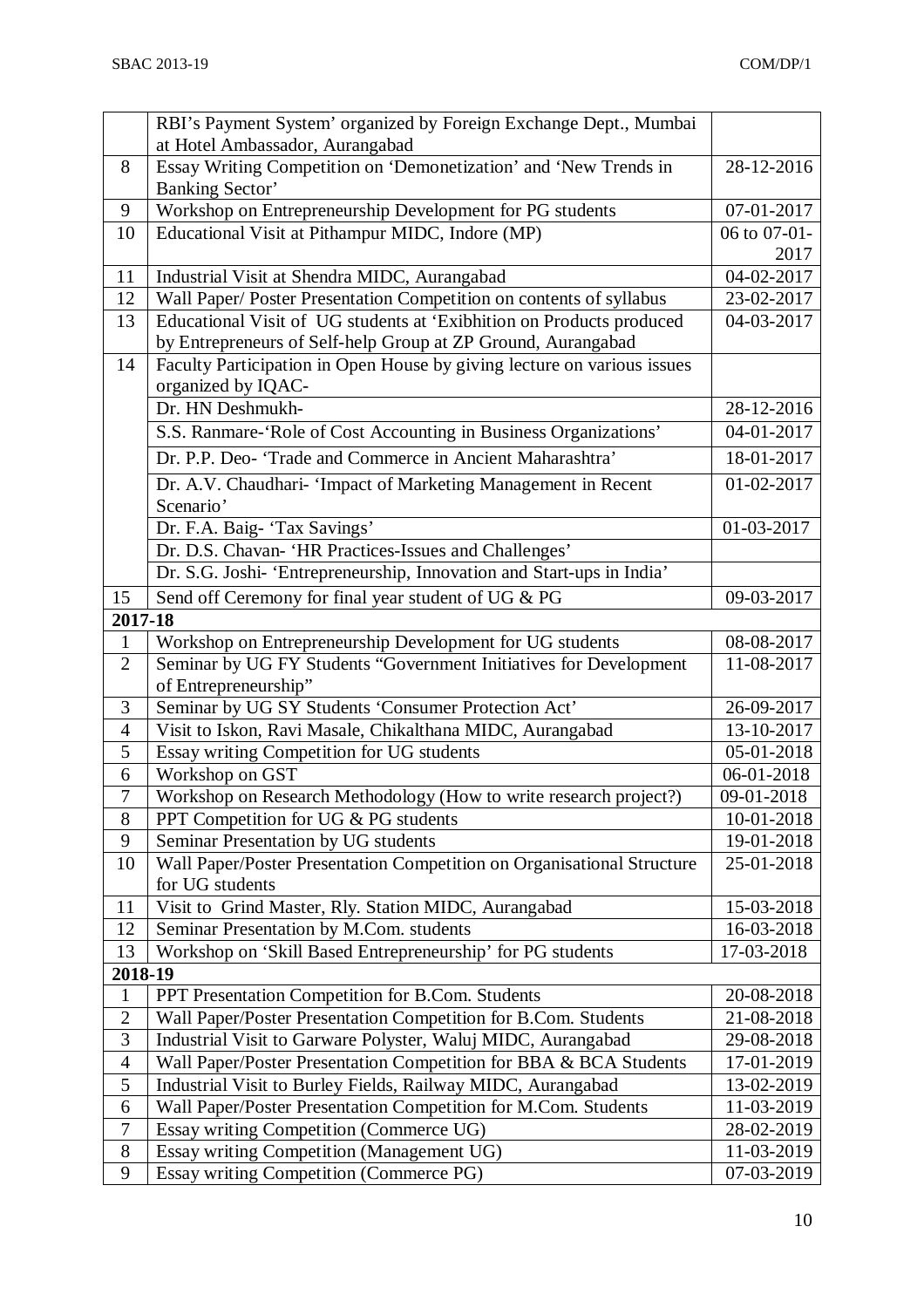### **J] Alumni**

| Sr. No.        | <b>Name</b>                  | <b>Present Position</b>        |
|----------------|------------------------------|--------------------------------|
| 1              | Mr. Sanjay Gangapurwala      | Hon. Judge, High Court         |
| $\overline{2}$ | Mr. Rajkumar Dhoot           | MP and Chairman Videocon       |
| 3              | Mr. Atul Sawe                | <b>MLA</b>                     |
| $\overline{4}$ | Adv. Jyoti Patki             | Judge, Consumer Court          |
| 5              | Mr. NitinPatil               | Former MLA                     |
| 6              | Mr. Waghchoure               | Ex MLA, Paithan                |
| 7              | Mr. Abhay Kunturkar          | <b>Manager SBI</b>             |
| 8              | Mr. Manoj Shivshankar Mishra | IBM, Dubai                     |
| 9              | Mr. Sunil Garg               | CA, USA                        |
| 10             | Mr. Vitthal Deshmukh         | CA                             |
| 11             | Mr. Manoj Runwal             | Businessman                    |
| 12             | Mr. Balwindersingh kohli     | Industrialist                  |
| 13             | Dr. Vandana Sonwane          | Director (SIOM)                |
| 14             | Mr. Sharad Kachrekar         | <b>District Sports Officer</b> |
| 15             | Mr. Gajanan Palsodkar        | Manager, MCED, Nashik          |
| 16             | Mr. DhananjayLambe           | Editor, Maharashtra Times      |
| 17             | Mr. SudhirYannawar           | Vice President, TechMahindra   |
| 18             | Mr. Ravi Musale              | CA                             |
| 19             | Mr. Hemant Latkar            | Videocon                       |
| 20             | Mr. Amit Bhalgaonkar         | <b>CWA</b>                     |
| 21             | Dr. Veeena Humbe             | Professor, Dr. BAMU            |
| 22             | Dr. Azruddin Syed            | Professor, Dr. BAMU            |
| 23             | Mr. Pravin Mohani            | Tax Consultant, Aurangabad     |

# **TEACHING LEARNING RESOURCES**

# **A] Equipments**

| Sr. No. | <b>Equipments</b> | No                                              |
|---------|-------------------|-------------------------------------------------|
|         | Computers         | $27+1$ Server                                   |
|         | Laptop            | 04                                              |
|         | Internet          | 28 Nodes of Optic fiber connectivity of 10 MBPS |
|         | Printer           | 1 Canon laser printer (LBP 2900B)               |

### **B] Books**

| 13-14 | 14-15 | 15-16 | $\epsilon$ 17<br>10-T) | $17 - 18$ | 18-19 |
|-------|-------|-------|------------------------|-----------|-------|
| 4782  | 4814  | 4851  | 4872                   | 5046      |       |

## **C] Journals/Periodicals of the Subject**

| 13-14 | $14 - 15$ | $\rightarrow$ $\rightarrow$ $\rightarrow$ $\rightarrow$<br>12-10 | 16-17 | $7 - 18$ | 18-19 |
|-------|-----------|------------------------------------------------------------------|-------|----------|-------|
|       |           | 14                                                               |       |          | ∠∪    |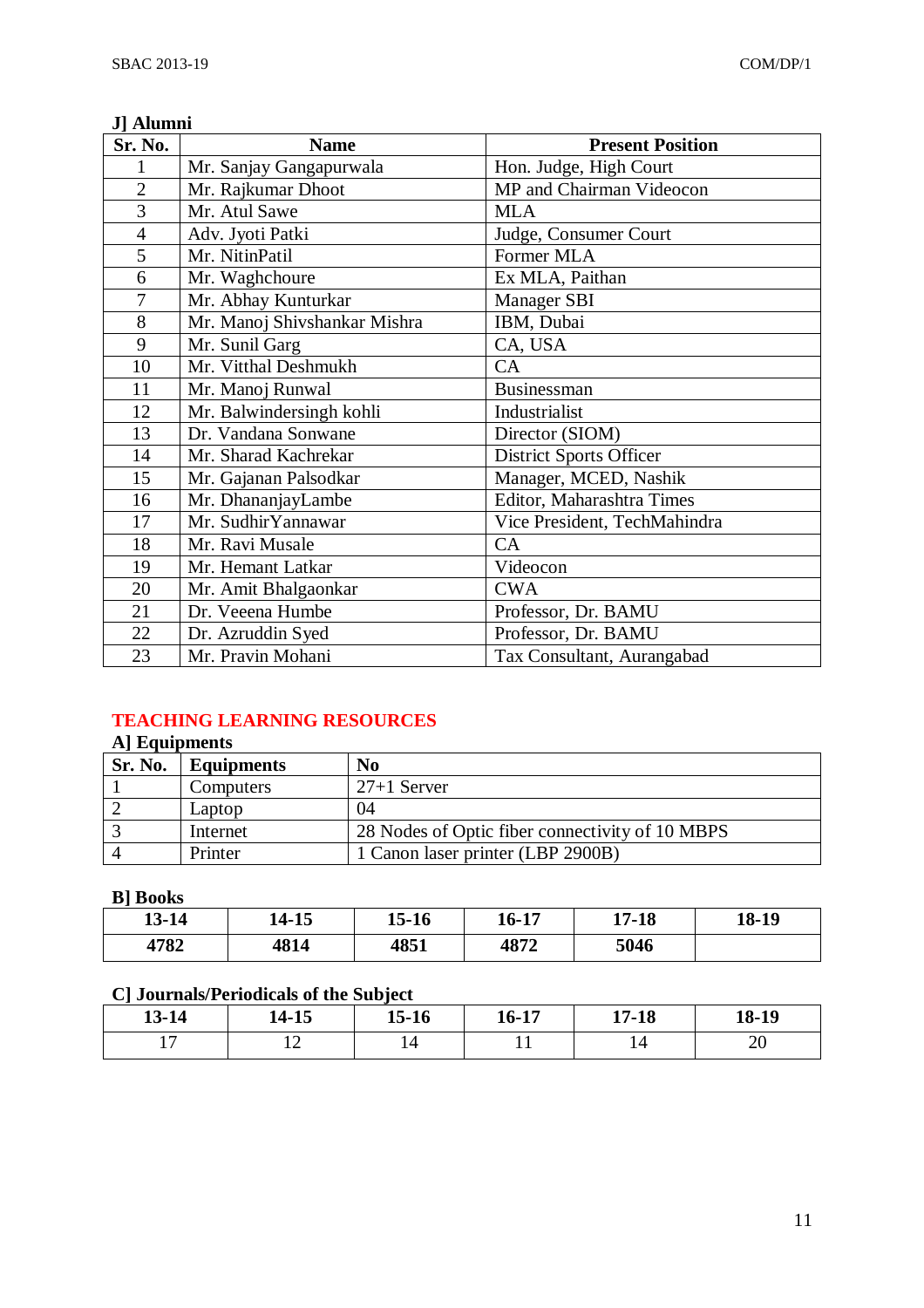#### **Sr. No. Topic/Area covered Type of TLR (PPT/Slides /Notes/etc.) No's Power Point Presentations 1 B.Com.- FY** Financial Accounting 244 Business Mathematics & Statistics 4.93 MB 308 Business & Industrial Economics<br>
Business Organization & Management 12.4 MB 287 Business Organization & Management 12.4 MB Computer Application in Business 1846 KB 91 Business Communication & IT Application 1846 KB 91 Entrepreneurship Development (Elective-I) 13.8 MB 384 **2 B.Com- SY** IT Application in Business<br>
Principles of Business Management<br>
19695 KB 1973 Principles of Business Management 19695 KB Corporate Accounting 987 KB 251 Business Regulatory Framework 52715 KB 310 Marketing Management (Opt.) 12.73 MB 479 Financial Management (Opt.) 1575 KB 116 Human Resource Management (Opt.) 2.25 MB 258 **3 B.Com- TY** Advanced Financial Accounting 7.64 MB 74 Management Accounting 25 KB 24 Cost Accounting 6.72 MB 352 Indirect Tax & Direct Tax 6.54 MB 272 New Auditing Trends 246 KB 74 **4 M.Com.-FY-Semester-I** Modern Management Practices 946 KB 57 Managerial Economics 1.05 MB 42 Corporate Financial Accounting 223 Statistical Analysis (Elective-II) 5704 KB 556 **5 M.Com.-Semester-II** Organizational Behaviour and Work Culture 11110 KB 52 Advanced Cost Accounting  $\begin{array}{|c|c|c|c|c|c|c|c|c|} \hline & 550 \text{ KB} & & 137 \ \hline \end{array}$ Tax Planning, GST and Management 232 MB 28 Marketing Management (Elective-I)  $\left| \right|$  460 KB 9 **6 M.Com.-Semester-III** Research Methodology 28 Human Resource Planning and Management 14MB 152 Business Legislation International Marketing (Elective-I) 1410KB 64<br>Accounting For Managerial Decisions (Elective-II) 485 KB 179 Accounting For Managerial Decisions (Elective-II) 485 KB **7 M.Com.-Semester-IV** Quantitative Techniques 9149KB 594 Security Analysis 381KB 98 Advertisement (Elective-I) 12.6MB 232 International Business (Elective-II) 3942KB 126

#### **D] Teaching Learning Resources (TLR)**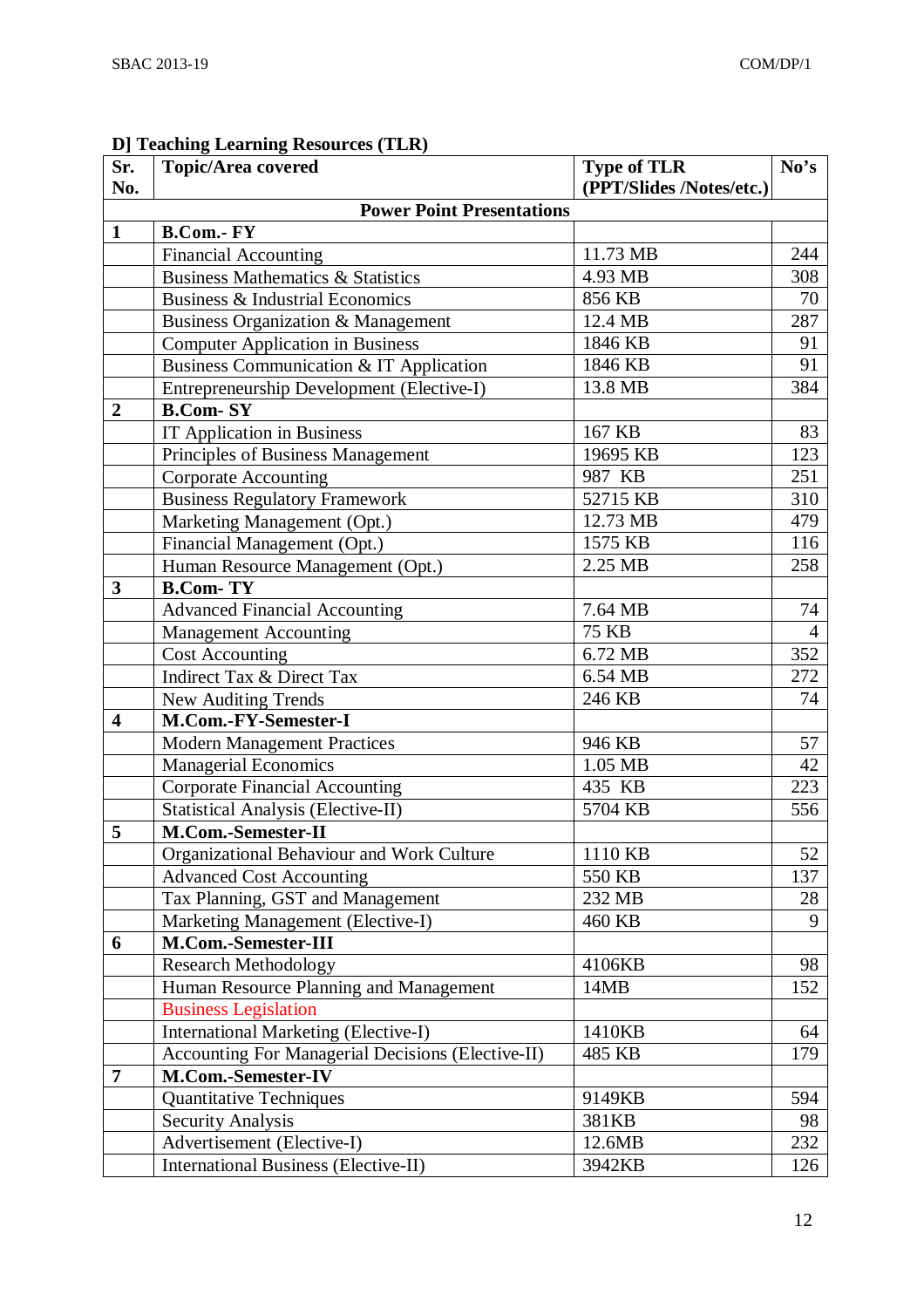| 8  | <b>BBA-Semester-I</b>                       |          |     |
|----|---------------------------------------------|----------|-----|
|    | Accountancy I                               | 20.60MB  | 146 |
|    | Management Perspective I                    | 658KB    | 141 |
|    | <b>Business Organisation</b>                | 3.19MB   | 205 |
|    | <b>Business Statistics</b>                  | 8667 KB  | 56  |
|    | Human Communication in Business             | 1.33MB   | 49  |
|    | <b>IT Fundamentals</b>                      | 1.42MB   | 187 |
| 9  | <b>BBA-Semester-II</b>                      |          |     |
|    | Accountancy-II                              | 6.80MB   | 137 |
|    | Management Perspective-II                   | 1.12MB   | 96  |
|    | <b>Business Economics</b>                   | 616KB    | 68  |
|    | <b>Administrative Practices</b>             | 90 KB    | 36  |
|    | I.T. Application in Business-I              | 1.93MB   | 145 |
| 10 | <b>BBA-Semester-III</b>                     |          |     |
|    | Cost A/c-I                                  |          |     |
|    | MP-III                                      | 1 MB     | 143 |
|    | Human Factors in Business                   | 1.58MB   | 129 |
|    | Business Law-I                              | 1568 KB  | 149 |
|    | Entrepreneurship                            | 1.21 MB  | 25  |
| 11 | <b>BBA-Semester-IV</b>                      |          |     |
|    | Cost A/C-II                                 | 2.30MB   | 72  |
|    | $MP-IV$                                     | 9.69MB   | 160 |
|    | Organizational Effectiveness & Changes      | 170 KB   | 31  |
|    | <b>Industrial Law-II</b>                    | 2689 KB  | 46  |
|    | <b>Operation Research</b>                   | 125 KB   | 44  |
|    | I.T. Application in Business-II             | 5.92KB   | 77  |
| 12 | <b>BBA-Semester-V</b>                       |          |     |
|    | <b>Management Accounting</b>                | 865KB    | 105 |
|    | $MP-V$                                      | 229 KB   | 119 |
|    | Capital Market-I                            | 1.89MB   | 81  |
|    | <b>Taxation Law-I</b>                       |          |     |
|    | <b>Institutional Assistance to Business</b> | 1616 KB  | 27  |
|    | E-Business & Internet                       | 6.80 MB  | 50  |
| 13 | <b>BBA-Semester-VI</b>                      |          |     |
|    | Auditing                                    | 95.70 KB | 30  |
|    | MP-VI                                       | 2.38 MB  | 153 |
|    | Capital Market-II                           | 14.60MB  | 191 |
|    | <b>Taxation Law-II</b>                      |          |     |
|    | <b>Management Support System</b>            | 1.41 MB  | 86  |
| 14 | <b>BCA-Semester-I</b>                       |          |     |
|    | Accountancy-I                               | 20.60MB  | 146 |
|    | <b>Industrial Economics</b>                 | 1029 KB  | 90  |
|    | <b>Business Statistics</b>                  | 8667 KB  | 56  |
|    | <b>Office Automation Tools</b>              | 1.93 MB  | 145 |
|    | <b>Communication Skills</b>                 | 4.14 MB  | 77  |
|    | <b>Operating System-I</b>                   | 645KB    | 93  |
| 15 | <b>BCA-Semester-II</b>                      |          |     |
|    | Accountancy-II                              | 6.80MB   | 137 |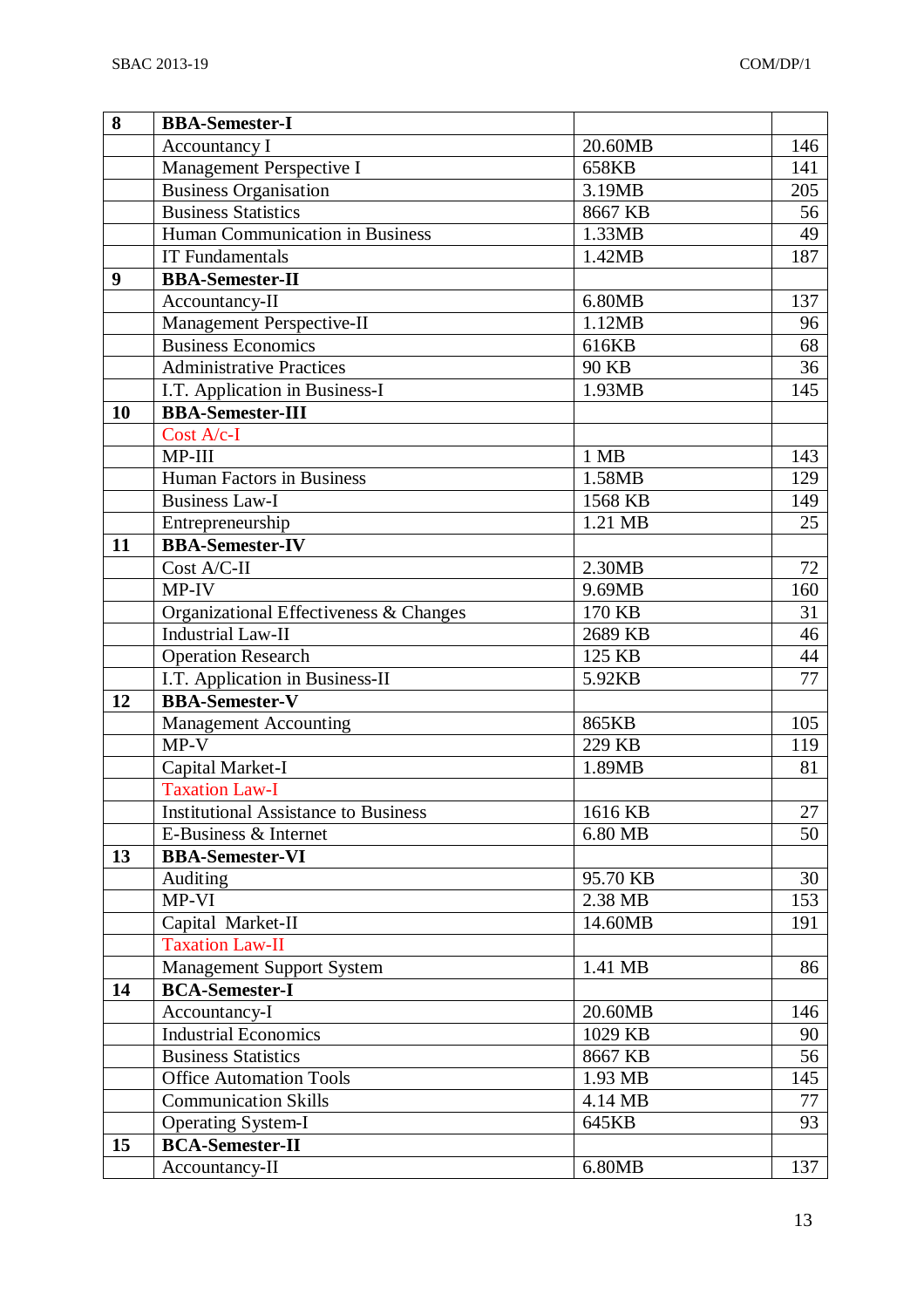|    | <b>Industrial Organization</b>                |         |     |
|----|-----------------------------------------------|---------|-----|
|    | Mathematics                                   | 2.70 MB | 148 |
|    | Programming in $\overline{C}$                 | 896KB   | 109 |
|    | Principle of Management                       | 2.52MB  | 182 |
|    | Operating System-II (UNIX)                    | 616KB   | 93  |
| 16 | <b>BCA-Semester-III</b>                       |         |     |
|    | <b>E-Business Essentials</b>                  | 4.07MB  | 264 |
|    | <b>Business Law I</b>                         | 1559    | 149 |
|    | Principles of Management-II                   | 1.72MB  | 122 |
|    | OOPS using $C++$                              | 902KB   | 165 |
|    | Data Structure & Algorithm                    | 1.05 MB | 57  |
|    | <b>DBMS</b>                                   | 987 KB  | 44  |
| 17 | <b>BCA-Semester-IV</b>                        |         |     |
|    | <b>Cost Accountancy</b>                       |         |     |
|    | Business Law-II                               | 8035 KB | 55  |
|    | Entrepreneurship                              | 1.42 MB | 124 |
|    | Java Programming                              | 372 KB  | 92  |
|    | MIS & DSS                                     | 1.41 MB | 86  |
|    | Networking & Web Designing                    | 751 KB  | 46  |
| 18 | <b>BCA-Semester-V</b>                         |         |     |
|    | <b>Management Accounting</b>                  | 685KB   | 105 |
|    | <b>Organizational Behaviour</b>               | 125KB   | 47  |
|    | Business Elective-I (Bank and Insurance)      | 5.54 MB | 355 |
|    | <b>RDBMS</b> using Oracle                     | 3.40 MB | 68  |
|    | <b>VB</b>                                     | 1.96 MB | 175 |
|    | IT Elective-I (Software Engineer)             | 385KB   | 84  |
| 19 | <b>BCA-Semester-VI</b>                        |         |     |
|    | <b>Business Law-III</b>                       | 2.76 MB | 157 |
|    | Business Elective-II (Hospitality Management) | 1302 KB | 100 |
|    | <b>Elements of Commercial Portals</b>         | 617KB   | 104 |
|    | <b>System Programming</b>                     | 2.15MB  | 103 |
|    | IT Elective-II                                | 635KB   | 71  |

#### **Notes**

| Sr.           | <b>Class</b>    | <b>Topic/Area covered</b>            | <b>KB</b> |
|---------------|-----------------|--------------------------------------|-----------|
| No.           |                 |                                      |           |
|               | <b>B.Com I</b>  | 1. Business & Industrial Economics   |           |
|               |                 | 2. Business Mathematics & Statistics | 8.18MB    |
|               |                 | 3. Financial Accounting              | 11.73MB   |
|               |                 | 4. Entrepreneurship Development      | 91.1 MB   |
|               |                 | <b>5.Business Communication</b>      |           |
|               |                 | 6. Business Org. & Mgt               |           |
| $\mathcal{D}$ | <b>B.Com II</b> | 1.Carporate A/C                      | 240 KB    |
|               |                 | 2. Principles of Business Management | 2777KB    |
|               |                 | 3. Marketing Management              | 3.63 MB   |
|               |                 | <b>4.Human Resource Management</b>   |           |
|               |                 | 5. Business Regulatory Framework     | 1400 KB   |
|               |                 | 7. Financial Management              | 269KB     |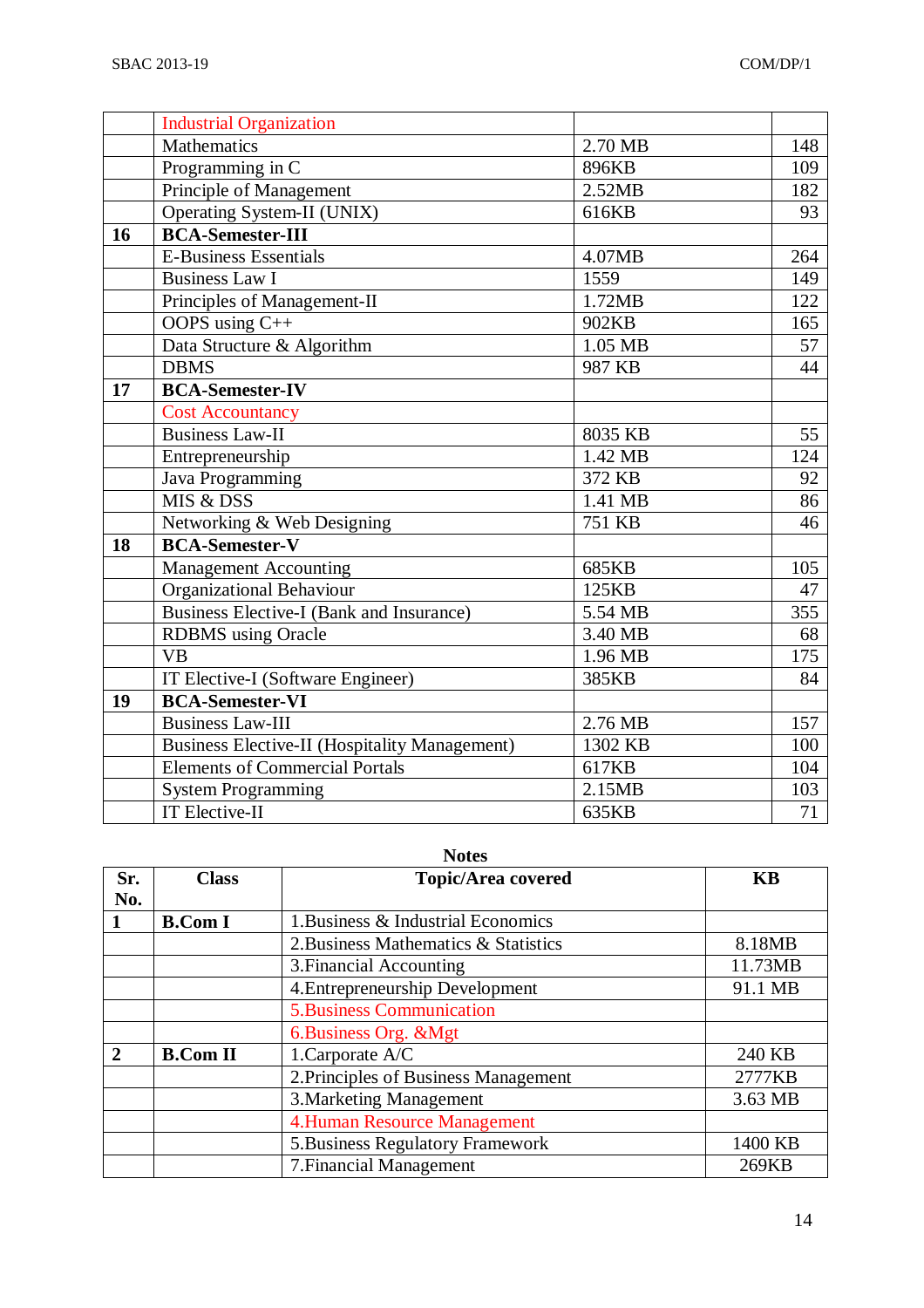| 3                       | <b>B.Com III</b>  | 1. New Auditing Trends                             | 67KB              |
|-------------------------|-------------------|----------------------------------------------------|-------------------|
|                         |                   | 2. Advance Financial Accounting                    | 360KB             |
|                         |                   | 3. Management Account                              | 10912 KB          |
|                         |                   | 4. Direct & Indirect Taxes                         | 106 KB            |
|                         |                   | 5.Cost Account                                     | 63.8MB            |
| $\overline{\mathbf{4}}$ | <b>M.Com I</b>    | 1. Modern Management Practices & Marketing         | 136KB             |
|                         |                   | Management                                         |                   |
|                         |                   | 2. Statistical Analysis                            | 33.17MB           |
|                         |                   | 3. Corporate Financial Accounting                  | 350 MB            |
|                         |                   | 4. Advanced Cost Accounting                        | 867 KB            |
| 5                       | <b>M.Com II</b>   | 1. Research Methodology                            | 567KB             |
|                         |                   | 2Entrepreneurship Development.                     | 36 KB             |
|                         |                   | 3. Human Resource Planning & Development           | 1.18MB            |
|                         |                   | 4. Accounting for Managerial Decision              | 719 KB            |
|                         |                   | 6. Security Analysis                               | 438KB             |
|                         |                   | 7.Quantitative Technique                           | 36.26MB           |
|                         |                   | 8. Advertising                                     | 952MB             |
|                         |                   | <b>9.International Business</b>                    | 36 KB             |
|                         |                   | 10.International Marketing                         | 3903 KB           |
| 6                       | <b>BBA-</b>       | <b>Accountancy I</b>                               | 11.30 MB          |
|                         | <b>Semester-I</b> |                                                    |                   |
|                         |                   | Management Perspective I                           | 104 KB            |
|                         |                   | <b>Business Organisation</b>                       | 1.89 MB           |
|                         |                   | <b>Business Statistics</b>                         | 1287 KB           |
|                         |                   | Human Communication in Business                    | 858 KB            |
|                         |                   | <b>IT Fundamentals</b>                             | 228 KB            |
| $\overline{7}$          | <b>BBA-</b>       | Accountancy-II                                     | 2.11 MB           |
|                         | Semester-II       |                                                    |                   |
|                         |                   | Management Perspective-II                          | 909 KB            |
|                         |                   | <b>Business Economics</b>                          | <b>24KB</b>       |
|                         |                   | Administrative Practices                           | 86 KB             |
|                         |                   | I.T. Application in Business-I                     | 935 KB            |
| 8                       | <b>BBA-</b>       | $Cost A/c-I$                                       |                   |
|                         | Semester-III      |                                                    |                   |
|                         |                   | MP-III                                             | 2.95 MB           |
|                         |                   | Human Factors in Business<br><b>Business Law-I</b> | 734 KB            |
|                         |                   |                                                    | 113 KB<br>1.22 MB |
| 9                       | <b>BBA-</b>       | Entrepreneurship<br>Cost A/C-II                    | 21.20 MB          |
|                         | Semester-IV       |                                                    |                   |
|                         |                   | MP-IV                                              | 624 KB            |
|                         |                   | Organizational Effectiveness & Changes             | 453 KB            |
|                         |                   | <b>Industrial Law-II</b>                           | 83 KB             |
|                         |                   | <b>Operation Research</b>                          | 426 KB            |
|                         |                   | I.T. Application in Business-II                    | 2.96 MB           |
| 10                      | <b>BBA-</b>       | <b>Management Accounting</b>                       | 1.59 MB           |
|                         | Semester-V        |                                                    |                   |
|                         |                   | $MP-V$                                             | 100 KB            |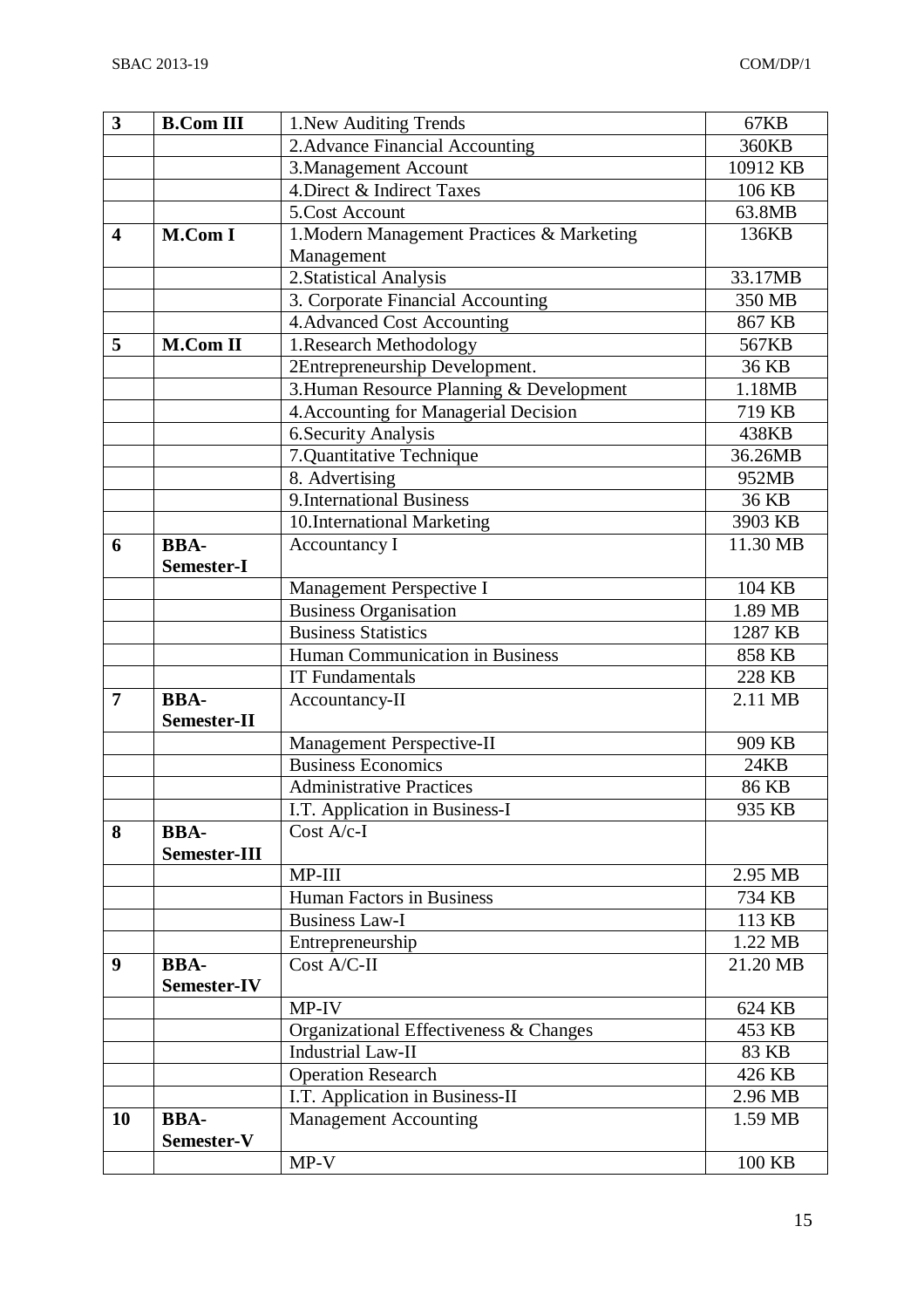|    |                            | Capital Market-I                            | 1.32 MB    |
|----|----------------------------|---------------------------------------------|------------|
|    |                            | <b>Taxation Law-I</b>                       | <b>NPA</b> |
|    |                            | <b>Institutional Assistance to Business</b> | 1043 KB    |
|    |                            | E-Business & Internet                       | 1.94 MB    |
| 11 | <b>BBA-</b>                | Auditing                                    | 516 KB     |
|    | <b>Semester-VI</b>         |                                             |            |
|    |                            | MP-VI                                       | 3.23 MB    |
|    |                            | Capital Market-II                           | 1.58 MB    |
|    |                            | <b>Taxation Law-II</b>                      |            |
|    |                            | <b>Management Support System</b>            | 952 KB     |
| 12 | <b>BCA-</b>                | Accountancy-I                               | 11.3 MB    |
|    | Semester-I                 |                                             |            |
|    |                            | <b>Industrial Economics</b>                 | 661 KB     |
|    |                            | <b>Business Statistics</b>                  | 1287 KB    |
|    |                            | <b>Office Automation Tools</b>              | 1.12 MB    |
|    |                            | <b>Communication Skills</b>                 | 1.43 MB    |
|    |                            | <b>Operating System-I</b>                   | 228 KB     |
| 13 | <b>BCA-</b>                | Accountancy-II                              | 2.11 MB    |
|    | Semester-II                |                                             |            |
|    |                            | <b>Industrial Organization</b>              |            |
|    |                            | Mathematics                                 | 6.25 MB    |
|    |                            | Programming in $\overline{C}$               | 32 KB      |
|    |                            | Principle of Management                     | 1.33 MB    |
|    |                            | Operating System-II (UNIX)                  | 1.08 MB    |
| 14 | <b>BCA-</b>                | <b>E-Business Essentials</b>                | 21.7 KB    |
|    | Semester-III               |                                             |            |
|    |                            | <b>Business Law I</b>                       | 113 KB     |
|    |                            | Principles of Management-II                 | 152 KB     |
|    |                            | OOPS using C++                              | 1.21 MB    |
|    |                            | Data Structure & Algorithm                  | 5.76 MB    |
|    |                            | <b>DBMS</b>                                 | 3.86 MB    |
| 15 | <b>BCA-</b><br>Semester-IV | <b>Cost Accountancy</b>                     |            |
|    |                            | <b>Business Law-II</b>                      | 83 KB      |
|    |                            | Entrepreneurship                            | 939 KB     |
|    |                            | Java Programming                            | 29.8 KB    |
|    |                            | MIS & DSS                                   | 3.98 MB    |
|    |                            | Networking & Web Designing                  | 2.19 MB    |
| 16 | <b>BCA-</b>                | <b>Management Accounting</b>                | 1.59 MB    |
|    | Semester-V                 |                                             |            |
|    |                            | <b>Organizational Behaviour</b>             |            |
|    |                            | Business Elective-I (Bank & Insurance.)     | 892 KB     |
|    |                            | <b>RDBMS</b> using Oracle                   | 2.68 MB    |
|    |                            | <b>VB</b>                                   | 127 KB     |
|    |                            | IT Elective-I (Software Engineering)        | 6.70 MB    |
| 17 | <b>BCA-</b>                | <b>Business Law-III</b>                     | 1.50 MB    |
|    | Semester-VI                |                                             |            |
|    |                            | Business Elective-II (Hospitality Mgmt.)    | 3926 KB    |
|    |                            | <b>Elements of Commercial Portals</b>       | 448 KB     |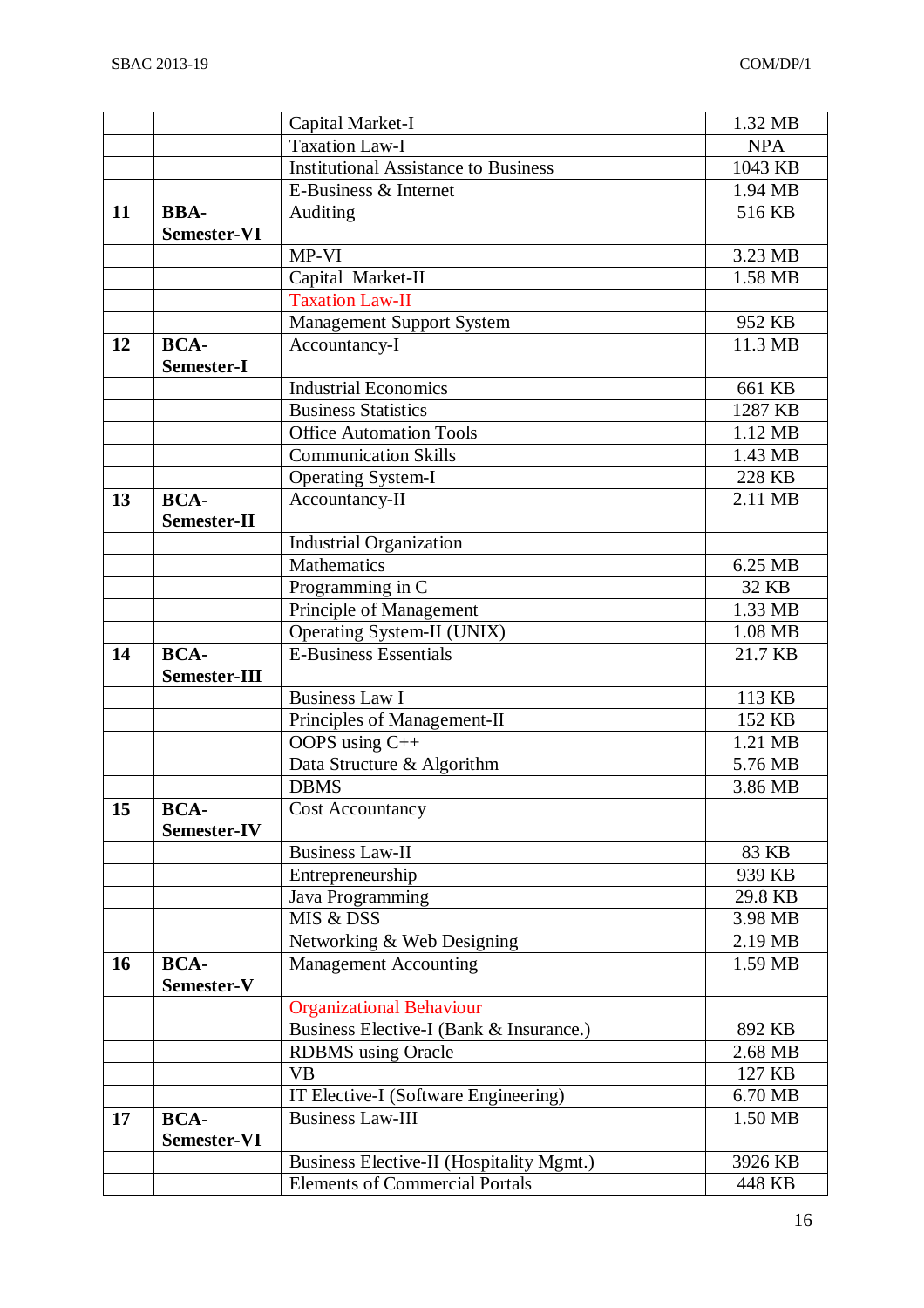|  | System Programming                | 59 ME  |
|--|-----------------------------------|--------|
|  | IT Elective-II (Software Testing) | .78 MF |

# **Wall Papers**

| $\mathbf{1}$   | Tally Power of Simplicity                                      |
|----------------|----------------------------------------------------------------|
| $\overline{2}$ | <b>Capital and Revenue Receipts</b>                            |
| 3              | <b>Accounting Process</b>                                      |
| $\overline{4}$ | <b>Classification of Accounts</b>                              |
| 5              | <b>Accounting Cycle</b>                                        |
| 6              | <b>Accounting Cycle</b>                                        |
| 7              | <b>Accounting Cycle</b>                                        |
| 8              | <b>Accounting Cycle</b>                                        |
| 9              | <b>Accounting Cycle</b>                                        |
| 10             | <b>Accounting Cycle</b>                                        |
| 11             | Weber's Theory of Industrial Location                          |
| 12             | <b>Public Sector Undertaking</b>                               |
| 13             | Securities Exchange Board of India                             |
| 14             | Industrial Finance Corporation of India                        |
| 15             | <b>Industrial Classification</b>                               |
| 16             | Industrial Development Bank of India                           |
| 17             | <b>Industrial Organization</b>                                 |
| 18             | Commercial Laws & Practices- Basic Concepts of Income Tax      |
| 19             | <b>Audit Process</b>                                           |
| 20             | <b>Accounting Cycle</b>                                        |
| 21             | <b>Evolution of Management Thoughts</b>                        |
| 22             | <b>GST-Smart Taxation System</b>                               |
| 23             | <b>Tax Audit Procedure</b>                                     |
| 24             | <b>Accounting Cycle</b>                                        |
| 25             | <b>Audit Process</b>                                           |
| 26             | <b>Organizational Structure</b>                                |
| 27             | Five Generations of Computer                                   |
| 28             | <b>Small Business Management</b>                               |
| 29             | <b>Accounting Cycle</b>                                        |
| 30             | <b>Communication Process (Human Communication in Business)</b> |
| 31             | Types of Software's (Operating System -1)                      |
| 32             | Types of Operating Systems (Operating System -1)               |
| 33             | Communication Types, Barriers (Communication Skills)           |
| 34             | Global Warming                                                 |
| 35             | Types of Companies (Business Laws - 1)                         |
| 36             | Models of OB (Human Factor in Business)                        |
| 37             | <b>Business Law (Types of Partners</b>                         |
| 38             | <b>DBMS</b>                                                    |
| 39             | Motivational Theory (Principles of Management)                 |
| 40             | Data Structure & Algorithms                                    |
| 41             | Object Oriented Programming C++                                |
| 42             | Types of Decision Making (Management Perspective - V)          |
| 43             | Stress Management (Management Perspective - V)                 |
| 44             | E-Commerce & Internet                                          |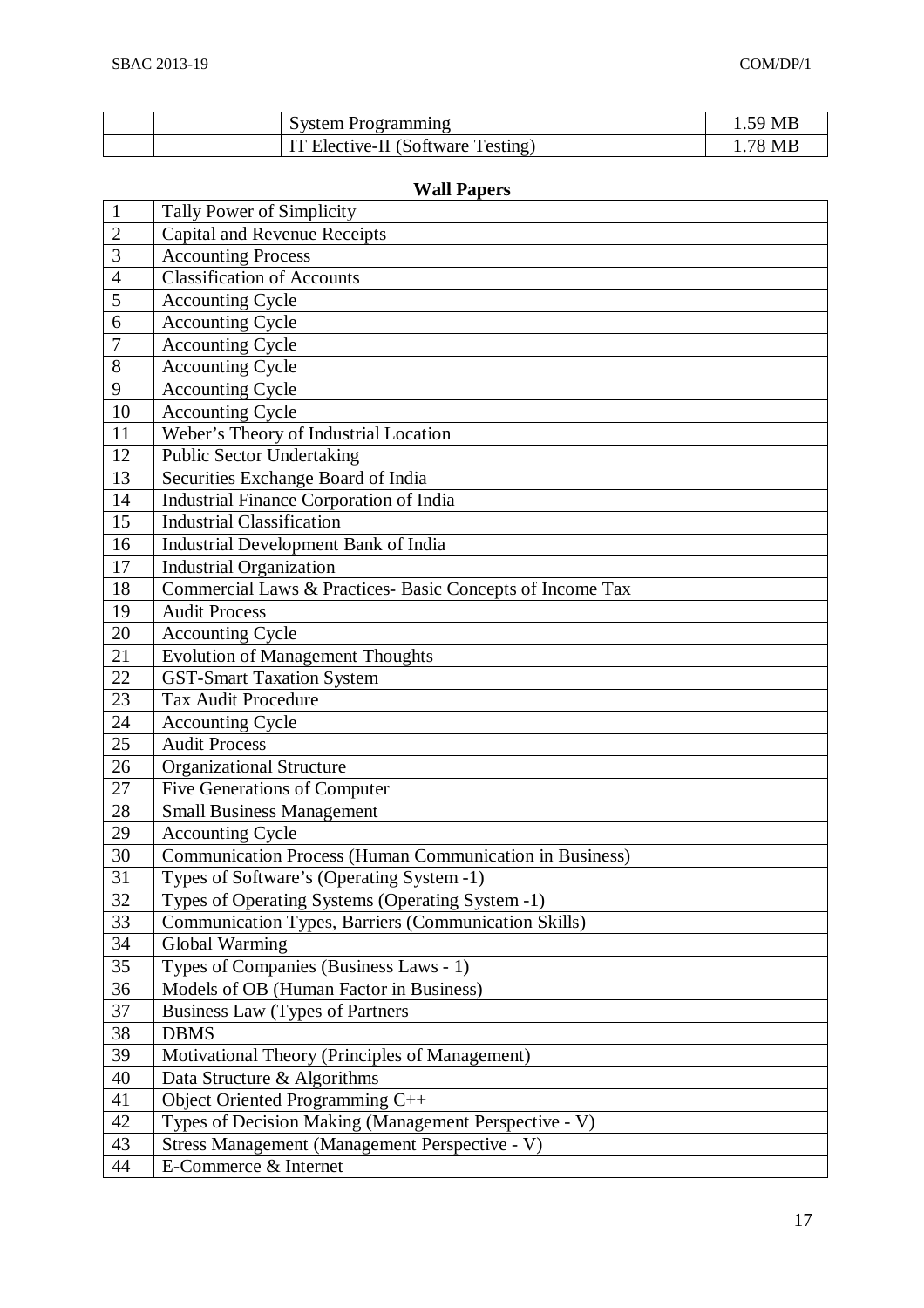| 45              | <b>Organizational Behaviour</b>                     |
|-----------------|-----------------------------------------------------|
| 46              | Perception (Organizational Behaviour)               |
| 47              | Insurance                                           |
| 48              | Software Dev. Life Cycle                            |
| 49              | External Effects of O.B. (Organizational Behaviour) |
| 50              | Software Development Models (Software Engineering)  |
| 51              | Attitude (Organizational Behaviour)                 |
| $\overline{52}$ | Types of Banks & Functions (Banking & Insurance)    |
| 53              | Types of Cheque (Banking & Insurance)               |
| 54              | <b>Steps in Research</b>                            |
| 55              | Variance Analysis                                   |
| 56              | <b>Research Fundamentals</b>                        |
| 57              | Marketing Mix                                       |
| 58              | Advertisement                                       |
| 59              | <b>Security Analysis</b>                            |
| 60              | <b>International Institutions</b>                   |
| 61              | Types of GST                                        |
| 62              | <b>Advance Cost Accounting</b>                      |
| 63              | <b>Investment Security</b>                          |
| 64              | <b>Business Organizations</b>                       |
| 65              | Forms of Organizations                              |
| 66              | Forms of Organizations                              |
| 67              | Forms of Organization                               |
| 68              | Forms of Organization                               |
| 69              | Forms of Organization                               |
| 70              | Forms of Business Organizations                     |
| 71              | Facebook                                            |
| 72              | Joint Hindu Family                                  |
| 73              | Forms of Business Org.                              |
| 74              | Google                                              |
| 75              | <b>Organization Chart</b>                           |
| 76              | Forms of Business Organizations                     |
| 77              | Forms of Business Organization                      |
| $78\,$          | Forms of Business Organization                      |
| 79              | Forms of Business Organization                      |
| 80              | <b>Organization Chart</b>                           |
| 81              | Forms of Organization                               |
| 82              | Forms of Organization                               |
| 83              | Forms of Organization                               |
| 84              | Organization Chart                                  |
| 85              | Forms of Organization                               |
| 86              | Forms of Organization                               |
| 87              | Forms of Business Organization                      |
| 88              | Forms of Business Organization                      |
| 89              | <b>Generations of Computers</b>                     |
| 90              | <b>Types of Organizations</b>                       |
| 91              | Forms of Organization                               |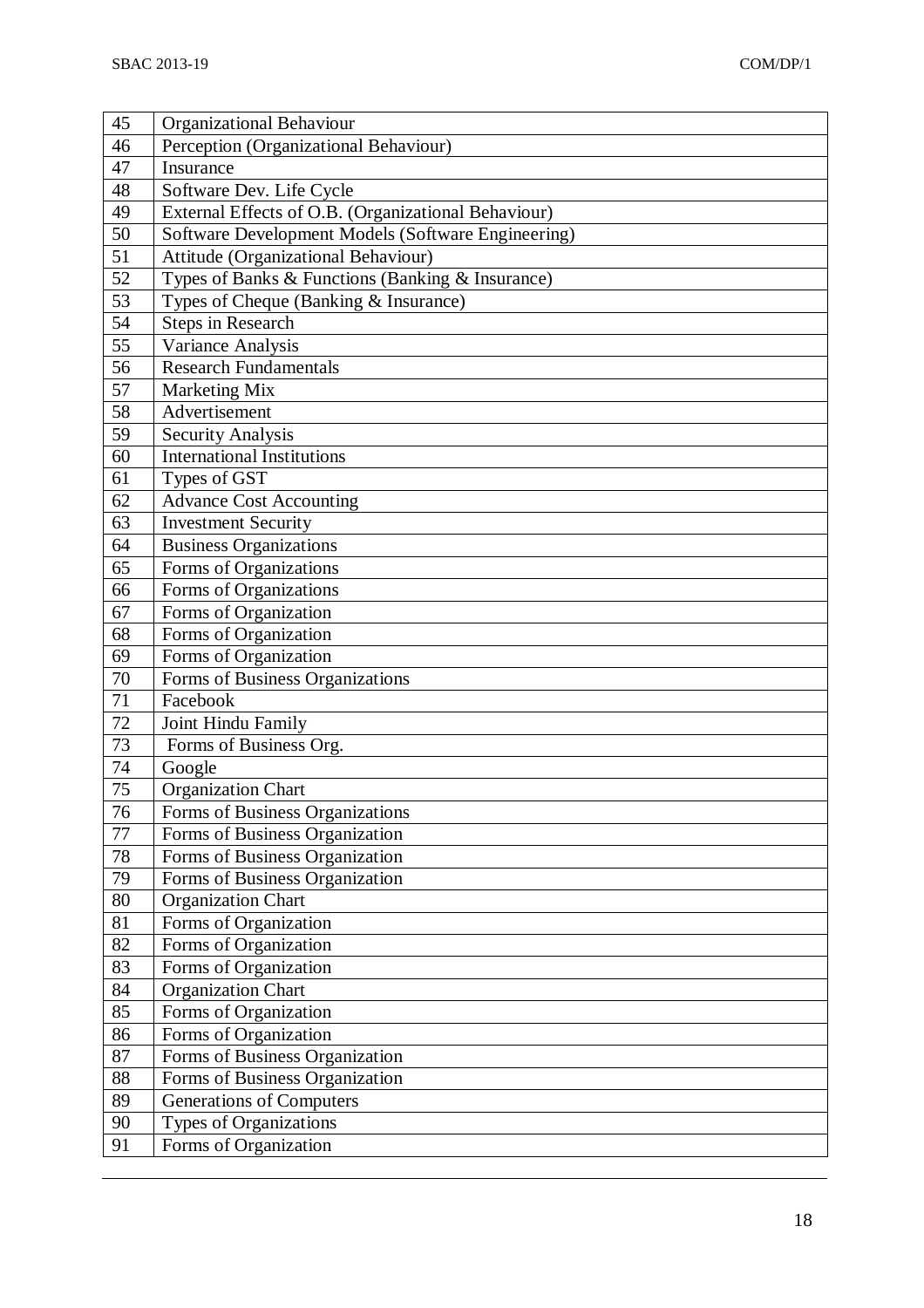| <b>Question bank</b> |                         |                    |                 |                 |          |                      |  |  |  |  |
|----------------------|-------------------------|--------------------|-----------------|-----------------|----------|----------------------|--|--|--|--|
|                      | <b>Total</b>            | <b>Fill in the</b> | One             | <b>Concepts</b> | Answer   | <b>Detail answer</b> |  |  |  |  |
|                      | <b>Questions blanks</b> |                    | <b>Sentence</b> |                 | in short |                      |  |  |  |  |
| <b>BCOM FY</b>       | 1000                    | 558                | 149             |                 | 120      | 155                  |  |  |  |  |
| <b>BCOM SY</b>       | 1440                    | 356                | 228             |                 | 479      | 337                  |  |  |  |  |
| <b>BCOM TY</b>       | 422                     | 181                |                 |                 | 89       | 152                  |  |  |  |  |
| <b>BBA FY</b>        | 850                     | 121                | 164             |                 | 153      | 404                  |  |  |  |  |
| <b>BBA SY</b>        | 342                     | 25                 | 09              |                 | 122      | 186                  |  |  |  |  |
| <b>BBATY</b>         | 379                     |                    |                 |                 | 43       | 331                  |  |  |  |  |
| <b>BCA FY</b>        | 676                     | 80                 | 53              |                 | 64       | 479                  |  |  |  |  |
| <b>BCA SY</b>        | 505                     | 25                 |                 |                 | 26       | 454                  |  |  |  |  |
| <b>BCA TY</b>        | 473                     | --                 |                 |                 | --       | 473                  |  |  |  |  |
| <b>MCOM FY</b>       | 934                     | 635                | 64              |                 | 30       | 205                  |  |  |  |  |
| <b>MCOM SY</b>       | 1489                    | 880                | 33              |                 | 129      | 258                  |  |  |  |  |
| <b>Total</b>         | 8143                    | 8143               | 2796            | 691             |          | 1154                 |  |  |  |  |

# **E] Record of guest lecturers arranged**

| Sr.            | <b>Name of the Guest</b>             | <b>Topic</b>                          | Year                        |
|----------------|--------------------------------------|---------------------------------------|-----------------------------|
| No.            |                                      |                                       |                             |
| $\mathbf{1}$   | Mohini Kelkar, Grind Master          | Women Entreprenurship-                | 2013-14                     |
|                |                                      | Challenges                            |                             |
| $\overline{2}$ | Mr. Sheldarkar D.R.                  | Finance                               | 2013-14                     |
| 3              | Mr. Prashant Shinde                  | Preparation of campus interview       | 2013-14                     |
|                | (Branch Manager-Kotak                |                                       |                             |
|                | Mahendra)                            |                                       |                             |
| $\overline{4}$ | Mr. Sheldarkar                       | Derivative Market and Derivative      | 22-02-2014                  |
|                |                                      | Trading                               |                             |
| 5              | Mr. Prashant Deshpande               | DMIC-Opportunities for the youth      | 04-09-2014                  |
|                | (Director, Expert Computer,          | of Marathwada                         |                             |
|                | Aurangabad)                          |                                       |                             |
| 6              | Mr.Saurabh Thakkar (CA)              | <b>Investor Awareness Programme</b>   | 15-09-2014                  |
| 8              | <b>Sudam Nalawade</b>                | <b>Resource Persons-</b>              | $3$ to $5^{\text{th}}$ -03- |
|                | (Divisional Officer,                 | Workshop on Enterpreneurship          | 2015                        |
|                | MCED)                                | Development                           |                             |
|                | Gaganan Palsodkar                    |                                       |                             |
|                | (Project Officer, MCED)              |                                       |                             |
| 9              | Ajay Pande                           | <b>Recent Trends in Auditing</b>      | 11-03-2015                  |
| 10             | CA Mr. Umesh Sharma                  | <b>GST</b>                            | 23/07/2015                  |
| 11             | Mr. Chandan Hande                    | <b>Investors' Awareness Programme</b> | 08/08/2015                  |
|                | SEBI, Nashik                         |                                       |                             |
| 12             | Mr. Sunil Raithatta                  | My Experiences in China               | 23/09/2015                  |
| 13             | Mr. Onkar Sheldarkar                 | <b>Investment in Stock Market</b>     | 17/12/2015                  |
|                | <b>Agent Stock Market Investment</b> |                                       |                             |
|                | in Stock Market                      |                                       |                             |
| 14             | Mrs. Neha Deora                      | Awareness on Finance and              | 18/12/2015                  |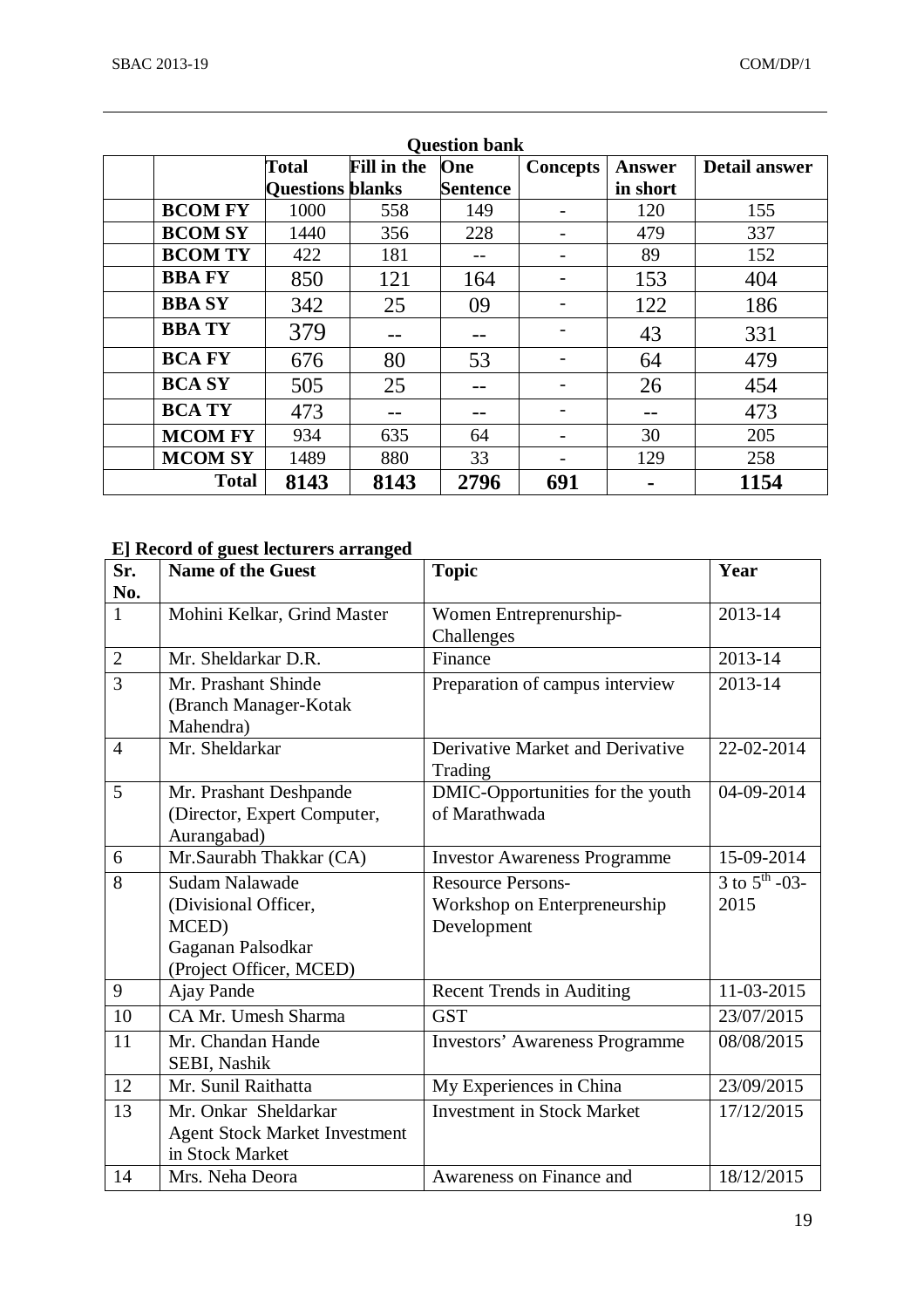|    | <b>National Stock Exchange</b>                           | Investment                                                             |            |
|----|----------------------------------------------------------|------------------------------------------------------------------------|------------|
| 15 | Mr. Manojkumar Tarun                                     | New Trends In Banking                                                  | 31-12-2015 |
|    | Sr. Manager, SBI Training                                |                                                                        |            |
|    | Center                                                   |                                                                        |            |
| 16 | Prin. Dr. J. S. Khairnar &                               | Workshop on Research                                                   | 27-02-2016 |
|    | Vice-Prin. Dr. M.A. Paithankar                           | Methodology for M.Com. students                                        |            |
| 17 | Shri Rishi Bagla,                                        | Chief Guest: Inaugural Session of                                      | 15-07-2016 |
|    | <b>Renowned Industrialist</b>                            | <b>National Seminar</b>                                                |            |
| 18 | Dr. C.N. Rawal,                                          | <b>Resource Person: Technical</b>                                      | 15-07-2016 |
|    | Principal, BMCC, Pune.                                   | Session-I(Legal Framework, Public                                      |            |
|    |                                                          | Policy & Organizational Change)                                        |            |
| 19 | Dr. C.M. Rao,                                            | Chairman: Technical Session-                                           | 15-07-2016 |
|    | Principal, M.P. Law College,                             | I(Legal Framework, Public Policy                                       |            |
|    | Aurangabad.                                              | & Organizational Change) National                                      |            |
|    |                                                          | seminar                                                                |            |
| 20 | ShriMakarandDeshpande,                                   | <b>Resource Person: Technical</b>                                      | 15-07-2016 |
|    | HR Director, Endurance,                                  | Session-II (HR Strategies and New                                      |            |
| 21 | Aurangabad                                               | Trends in Business Practices)<br><b>Chairman: Technical Session-II</b> | 15-07-2016 |
|    | Shri Mukund Bhogle,                                      | (HR Strategies and New Trends in                                       |            |
|    | Managing Director, Nirlep<br>Appliances Ltd., Aurangabad | <b>Business Practices</b> )                                            |            |
| 22 | CA Rajkumar Adukia,                                      | <b>Resource Person: Technical</b>                                      | 16-07-2016 |
|    | CA Chapter, WR, Mumbai.                                  | Session-III (Issues in Accounting                                      |            |
|    |                                                          | <b>Standards and Financial Practices</b> )                             |            |
| 23 | CA M.R. Hundiwala,                                       | <b>Chairman: Technical Session-III</b>                                 | 16-07-2016 |
|    | Aurangabad.                                              | (Issues in Accounting Standards)                                       |            |
|    |                                                          | and Financial Practices)                                               |            |
| 24 | Prof. Satyanarayana,                                     | <b>Resource Person: Technical</b>                                      | 16-07-2016 |
|    | Head, Dept. of Commerce,                                 | Session-IV (Impact of                                                  |            |
|    | Osmania University, Hyderabad.                           | <b>Globalization on Business</b>                                       |            |
|    |                                                          | Practices)                                                             |            |
| 25 | Shri Sunil Raithatha,                                    | <b>Chairman: Technical Session-IV</b>                                  | 16-07-2016 |
|    | Vinodrai Engineers Pvt.Ltd.,                             | (Impact of Globalization on                                            |            |
|    | Jalna                                                    | <b>Business Practices</b> )                                            |            |
| 26 | Prof. W.K. Sarwade,                                      | <b>Guest of Honor: Valedictory</b>                                     | 16-07-2016 |
|    | Dean & Head, Dept. of                                    | Function                                                               |            |
|    | Commerce, Dr. BAMU, A'bad.                               |                                                                        |            |
| 27 | Shri Milind Ranade,<br>Member, SBES Aurangabad           | <b>Veledictory Function</b>                                            | 16-07-2016 |
| 28 | Dr.K.V.Kale,                                             |                                                                        | 16-07-2016 |
|    | Director, BCUD, Dr.BAMU                                  | <b>Valedictory Function</b>                                            |            |
|    | Abad.                                                    |                                                                        |            |
| 29 | Shri. Parag Rane                                         | <b>CMA &amp; Opportunities</b>                                         | 23-07-2016 |
|    | <b>CMA</b>                                               |                                                                        |            |
| 30 | Dr. Sudhir G. Jahagirdar,                                | Workshop on Choice Based Credit                                        | 13/08/2016 |
|    | Head, Dept. of Commerce,                                 | System for M.Com. Students                                             |            |
|    | VasantraoNaik College, A'bad                             |                                                                        |            |
| 31 | Smt. Bharti Sose, Prog. Officer,                         | Awareness Programme on                                                 | 19-08-2016 |
|    | MCED, Aurangabad                                         | <b>Financial Market</b>                                                |            |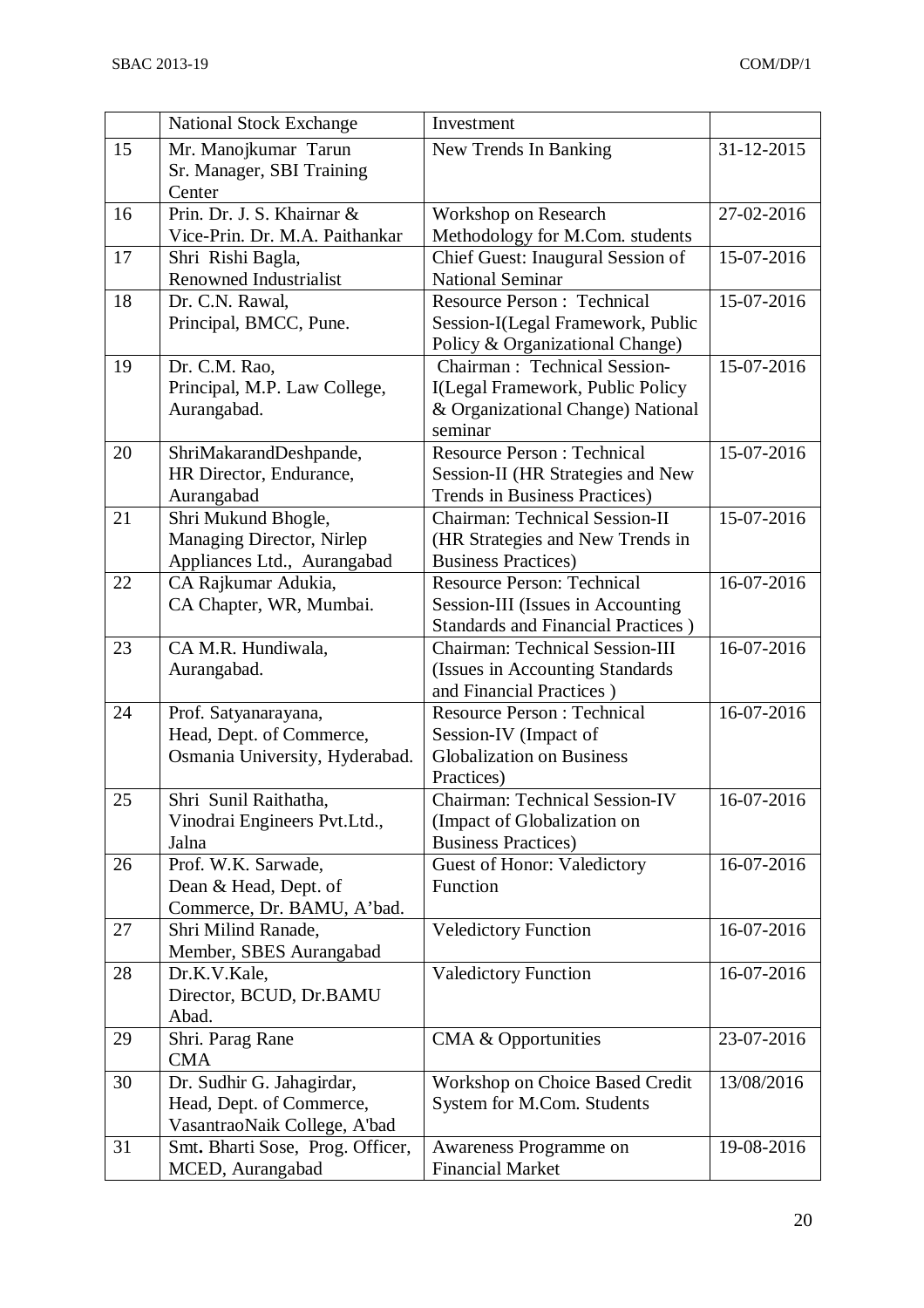| 32 | Shri. Thote,                                 | Awareness Programme on                                      | 19-08-2016 |
|----|----------------------------------------------|-------------------------------------------------------------|------------|
|    | Project Officer, MCED,                       | <b>Financial Market</b>                                     |            |
| 33 | Aurangabad<br>Shri. Ranbir Singh,            | Awareness Programme on                                      | 19-08-2016 |
|    | National Stock Exchange,                     | <b>Financial Market</b>                                     |            |
|    | Mumbai                                       |                                                             |            |
| 34 | Smt. Rehena Disuza,                          | Awareness Programme on                                      | 19-08-2016 |
|    | National Stock Exchange,                     | Financial Market Organised in                               |            |
|    | Mumbai                                       | association with NSE & MCED                                 |            |
| 35 | Prof. Nandkumar Rathi                        | Workshop on 'Research Project'                              | 17-12-2016 |
|    | Prof. Azruddin                               |                                                             |            |
|    | Dept. of Comm., Dr.BAMU                      |                                                             |            |
|    | Prin. Dr. J.S. Khairnar                      |                                                             |            |
| 36 | Shri. Harshal Deshpande<br>Shri. Nitin Bagul | Workshop on Entrepreneurship<br>Development for PG students | 07-01-2017 |
|    | Mr. Dnyanprakash Modani                      | <b>Entrepreneurship Development</b>                         | 08-08-2017 |
|    | (Jt. Secretary SBES)                         | <b>Guest-Session 1st</b>                                    |            |
|    |                                              |                                                             |            |
| 37 | Mayur Ambure                                 | <b>Entrepreneurship Development</b>                         | 08-08-2017 |
|    | (Directors of Vardhman                       | Session 2nd                                                 |            |
|    | Plastech, Shendra MIDC, A'bad.               |                                                             |            |
| 38 | Nishant Jain                                 | <b>Entrepreneurship Development</b>                         | 08-08-2017 |
|    | (Directors of Vardhman)                      | Session 3rd                                                 |            |
|    | Plastech, Shendra MIDC, A'bad.               |                                                             |            |
| 39 |                                              | Lecture for Staff Members-"Public                           | 10-08-2017 |
|    |                                              | Private Partnership (PPP)<br>Machinery for Development"     |            |
| 40 | CA Umesh Sharma                              | <b>GST Structure and Finance</b>                            | 28-09-2017 |
| 41 | Shri Jagdish Bhavthankar                     | Restructuring of Public Sector                              | 28-12-2017 |
|    |                                              | <b>Banks</b>                                                |            |
| 42 | CA Vasanti Deshpande                         | Online Return Submission, Salary                            | 29-12-2017 |
|    |                                              | Income Tax Return"                                          |            |
| 43 | Mumbai Dabewala                              | <b>Supply Chain Management</b>                              | 05-01-2018 |
| 44 | C.M.A Shri Pravin Mohani                     | GST workshop                                                | 06-01-2018 |
| 45 | 1. Dr. J.S. Khairnar,                        | Workshop on Research                                        | 09-01-2018 |
|    | 2. Dr. Makrand Paithankar                    | Methodology                                                 |            |
|    |                                              | (How to write research project?)                            |            |
| 46 | CA Renuka Deshpande                          | Union Budget 2018                                           | 23-02-2018 |
| 47 | Shri Indresh Bhilegaonkae                    | Workshop on 'Skill Based                                    | 17-03-2018 |
|    |                                              | Entrepreneurship' for PG students                           |            |
| 48 | Shri. Suresh Rakhunde                        | HR Practices in Recent Scenario                             | 26-07-2018 |
| 49 | (Garware Polyster)<br>Mr.Suresh Rakhunde     | HR Practices in Recent Scenario                             | 27-08-2018 |
|    | Garware Polyster Ltd.,                       |                                                             |            |
|    | Chikalthana MIDC                             |                                                             |            |
| 50 | Shri. P.P. Mundhe, Prod.                     | During Industrial visit at Garware                          | 29-08-2018 |
|    | Manager, Shri. Avinash Vani,                 | Polyster Ltd., Waluj                                        |            |
|    | Gen. Manager                                 |                                                             |            |
| 51 | Shri. Sandeep Pimple                         | Marketing Practices-EX-IM Policy                            | 31-08-2018 |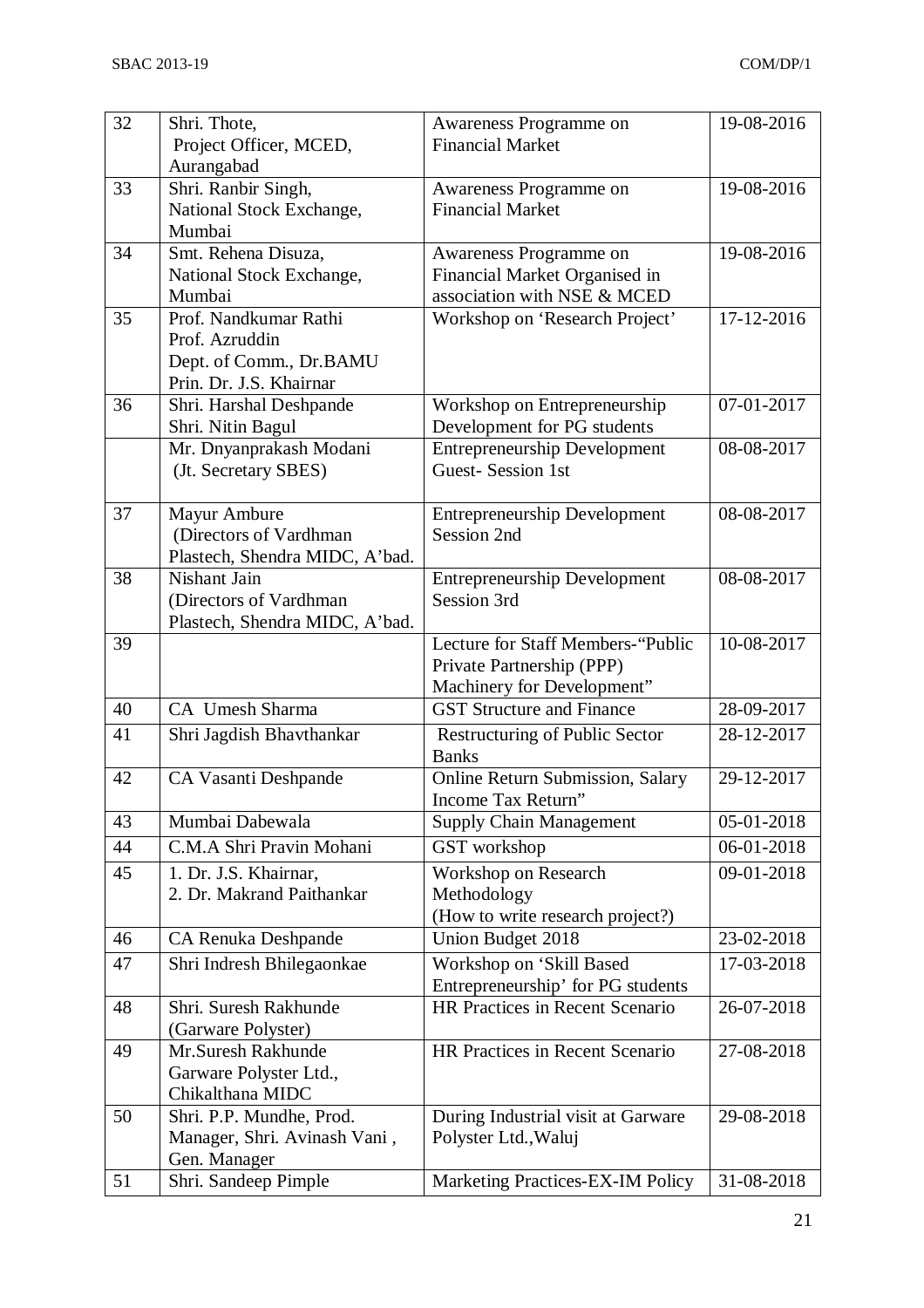|    | <b>Grind Master Machine</b>  |                                     |            |
|----|------------------------------|-------------------------------------|------------|
| 52 | Shri. Sameer Pimple          | Marketing Practices-EX-IM Policy    | 31-08-2018 |
|    | <b>Grind Master Machines</b> |                                     |            |
| 53 | Dr. Pravin Wakte             | <b>Intellectual Property Rights</b> | 27-02-2019 |
|    | HOD Dept. of                 |                                     |            |
|    | Dr. BAMU, Aurnagabad         |                                     |            |
|    |                              |                                     |            |

# **F] Seminars/ Conferences/Workshops organized**

| Sr. | Title                                                                                                  | <b>Dates</b> | <b>Funding</b> | <b>Amount</b>  |
|-----|--------------------------------------------------------------------------------------------------------|--------------|----------------|----------------|
| No. |                                                                                                        |              | agency         |                |
|     | National Level Seminar on Recent                                                                       | $15-16$ July | UGC.           | Rs.            |
|     | <b>Trends in Business Practices</b>                                                                    | 2016         |                | $1,07,000/-$   |
|     | Workshop on Need based model for<br>improving quality of financial<br>accounting education at UG level |              | UGC.           | Rs. $80,000/-$ |

### **RESULTS**

**A) Paper wise (B.COM.)**

| $\mathbf{u}$ ruper where $\mathbf{u}$ reduced $\mathbf{u}$<br><b>Class</b> | <b>Sem</b>   | Paper         | <b>Name</b>              | 2013-14 | 2014-15 | 2015-16 | 2016-17 | 2017-18 |
|----------------------------------------------------------------------------|--------------|---------------|--------------------------|---------|---------|---------|---------|---------|
|                                                                            |              | No.           | of Paper                 |         |         |         |         |         |
|                                                                            |              | III           | $IT-I$                   | 63      | 69      | 51      | 55      | 57      |
|                                                                            |              | IV            | $ED-I$                   | 82      | 78      | 63      | 69      | 83      |
|                                                                            | $\mathbf I$  | $\mathbf{V}$  | <b>BIE-I</b>             | 74      | 68      | 61      | 72      | 77      |
|                                                                            |              | VI            | <b>BMS-I</b>             | 53      | 57      | 51      | 74      | 64      |
| B.Com.                                                                     |              | <b>VII</b>    | FAC-I                    | 81      | 66      | 73      | 52      | 66      |
| <b>FY</b>                                                                  |              | X             | $IT-II$                  | 47      | 76      | 76      | 78      | 78      |
|                                                                            |              | XI            | $ED-II$                  | 90      | 87      | 80      | 83      | 88      |
|                                                                            | $\mathbf{I}$ | XII           | <b>BIE-II</b>            | 81      | 75      | 66      | 83      | 92      |
|                                                                            |              | XIII          | <b>BMS-II</b>            | 81      | 79      | 83      | 62      | 76      |
|                                                                            |              | <b>XIV</b>    | FAC-II                   | 94      | 86      | 91      | 70      | 78      |
|                                                                            |              | <b>XVII</b>   | $IT$ - $III$             | 87      | 91      | 91      | 87      | 74      |
|                                                                            |              | <b>XVIII</b>  | PBM-I                    | 98      | 96      | 98      | 93      | 93      |
|                                                                            | III          | <b>XIX</b>    | CAC-I                    | 64      | 88      | 87      | 90      | 83      |
|                                                                            |              | XX            | <b>BRFW-I</b>            | 99      | 96      | 97      | 96      | 92      |
|                                                                            |              | <b>XXI</b>    | $MM-I$                   | 91      | 97      | 87      | 96      | 87      |
|                                                                            |              | <b>XXI</b>    | $FM-I$                   | 97      | 98      | 93      | 94      | 89      |
| B.Com.                                                                     |              | <b>XXI</b>    | HRM-I                    | 90      | 100     | 91      | 96      | 100     |
| SY                                                                         |              | <b>XXIV</b>   | IT-IV                    | 29      | 91      | 97      | 78      | 97      |
|                                                                            |              | <b>XXV</b>    | PBM-II/OB                | 97      | 98      | 98      | 99      | 86      |
|                                                                            |              | <b>XXVI</b>   | CAC-II                   | 94      | 91      | 90      | 92      | 81      |
|                                                                            | IV           | <b>XXVII</b>  | BRFW-<br>$_{\rm II/CLF}$ | 98      | 97      | 98      | 93      | 92      |
|                                                                            |              | <b>XXVIII</b> | MM-II                    | 98      | 99      | 96      | 100     | 95      |
|                                                                            |              | <b>XXVIII</b> | $FM-II$                  | 98      | 98      | 97      | 78      | 89      |
|                                                                            |              | <b>XXVIII</b> | HRM-II                   | 98      | 100     | 100     | 100     | 90      |
| B.Com.                                                                     | V            | <b>XXIX</b>   | <b>AFAC-I</b>            | $---$   | $---$   | 57      | 84      | 95      |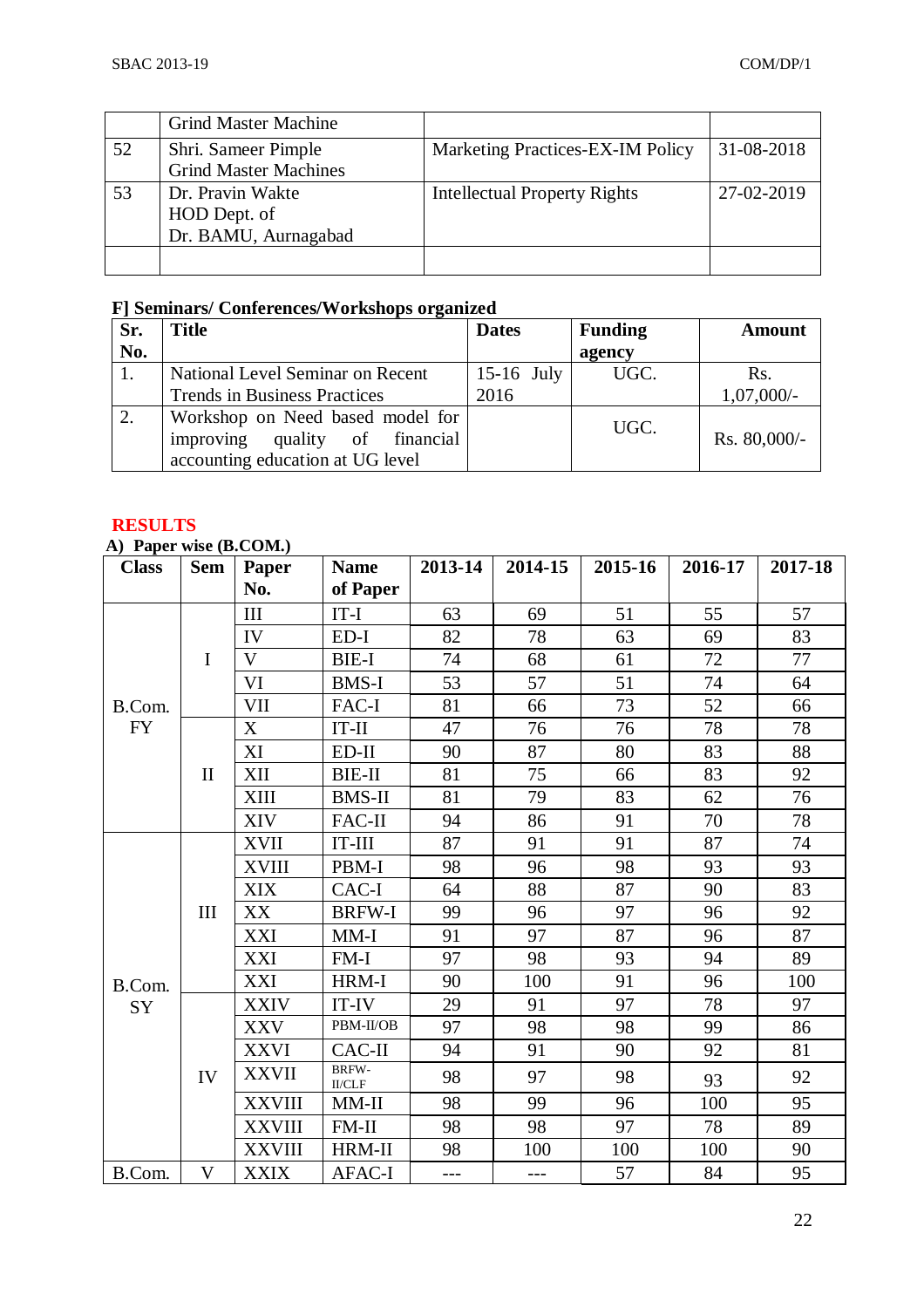| TY |    | <b>XXX</b>     | MAC-I          | 89  | 79  | 92  | 92  | 80  |
|----|----|----------------|----------------|-----|-----|-----|-----|-----|
|    |    | <b>XXXI</b>    | COST-I         | 98  | 94  | 95  | 90  | 99  |
|    |    | <b>XXXII</b>   | TAX-I          | 97  | 98  | 97  | 96  | 95  |
|    |    | <b>XXXIII</b>  | NAT-I          | 99  | 99  | 97  | 88  | 92  |
|    |    | <b>XXXIV</b>   | ICT-I          | 95  | 98  | 79  | 86  | 62  |
|    |    | 506 $(I)$      | <b>SBM</b>     | 100 | 99  | --- |     |     |
|    |    | $506$ (II)     | <b>INSUR.</b>  | 99  | 97  | --- | --- |     |
|    |    | <b>XXXV</b>    | <b>AFAC-II</b> | --- | --- | 99  | 97  | 95  |
|    |    | <b>XXXVI</b>   | MAC-II         | 98  | 99  | 94  | 82  | 95  |
|    |    | <b>XXXVII</b>  | <b>COST-II</b> | 99  | 98  | 93  | 76  | 95  |
|    | VI | <b>XXXVIII</b> | <b>TAX-II</b>  | 100 | 99  | 97  | 92  | 92  |
|    |    | <b>XXXIX</b>   | <b>NAT-II</b>  | 98  | 99  | 99  | 74  | 99  |
|    |    | <b>XXXX</b>    | ICT-II         | 97  | 100 | 100 | 97  | 97  |
|    |    | $606$ (I)      | <b>RM</b>      | 100 | 99  | --- | --- | --- |
|    |    | $606$ (II)     | <b>BANK</b>    | 98  | 100 |     |     |     |

# **A) Paper wise (BBA)**

| <b>Class</b> | <b>Sem</b>   | Paper<br>No.            | <b>Name</b><br>of the<br>Paper | 2013-14 | 2014-15 | 2015-16 | 2016-17 | 2017-18 |
|--------------|--------------|-------------------------|--------------------------------|---------|---------|---------|---------|---------|
|              |              | $\mathbf I$             | $AC-I$                         | 88      | 100     | 91      | 65      | 86      |
| <b>BBA</b>   |              | $\mathbf{I}$            | $MP-I$                         | 75      | 90      | 100     | 88      | 92      |
| <b>FY</b>    | $\bf I$      | III                     | <b>BO</b>                      | 92      | 97      | 86      | 90      | 77      |
|              |              | IV                      | <b>BMS</b>                     | 96      | 97      | 86      | 58      | 81      |
|              |              | $\overline{\mathsf{V}}$ | <b>HCB</b>                     | 96      | 94      | 83      | 92      | 92      |
|              |              | VI                      | IT-FN                          | 96      | 97      | 86      | 68      | 82      |
|              |              | <b>VII</b>              | $AC-II$                        | 100     | 100     | 100     | 50      | 94      |
|              |              | <b>VIII</b>             | $MP-II$                        | 100     | 56      | 56      | 84      | 83      |
|              | $\mathbf{I}$ | IX                      | <b>BE</b>                      | 85      | 97      | 97      | 69      | 92      |
|              |              | X                       | ENV-I                          | 96      | 94      | 94      | 84      | 87      |
|              |              | XI                      | AP                             | 92      | 100     | 100     | 88      | 91      |
|              |              | XII                     | <b>ITAP-I</b>                  | 92      | 93      | 93      | 66      | 91      |
|              |              | <b>XIII</b>             | COST-I                         | 83      | 92      | 92      | 56      | 75      |
| <b>BBA</b>   |              | <b>XIV</b>              | MP-III                         | 92      | 100     | 100     | 95      | 100     |
| SY           | III          | XV                      | <b>HFB</b>                     | 83      | 100     | 100     | 89      | 86      |
|              |              | <b>XVI</b>              | $BL-I$                         | 75      | 100     | 100     | 83      | 86      |
|              |              | <b>XVII</b>             | <b>ENV-II</b>                  | 92      | 95      | 95      | 83      | 90      |
|              |              | <b>XVIII</b>            | <b>ENT</b>                     | 77      | 88      | 88      | 92      | 95      |
|              |              | <b>XIX</b>              | <b>COST-II</b>                 | 83      | 71      | 71      | 85      | 90      |
|              |              | XX                      | MP-IV                          | 92      | 88      | 88      | 75      | 95      |
|              | IV           | XXI                     | OE&C                           | 75      | 92      | 92      | 85      | 100     |
|              |              | <b>XXII</b>             | $IL-II$                        | 100     | 88      | 88      | 100     | 100     |
|              |              | <b>XXIII</b>            | <b>OR</b>                      | 100     | 75      | 75      | 90      | 100     |
|              |              | <b>XXIV</b>             | <b>ITAP-II</b>                 | 92      | 75      | 75      | 89      | 62      |
| <b>BBA</b>   | $\mathbf{V}$ | <b>XXV</b>              | <b>MAC</b>                     | 90      | 75      | 75      | 58      | 89      |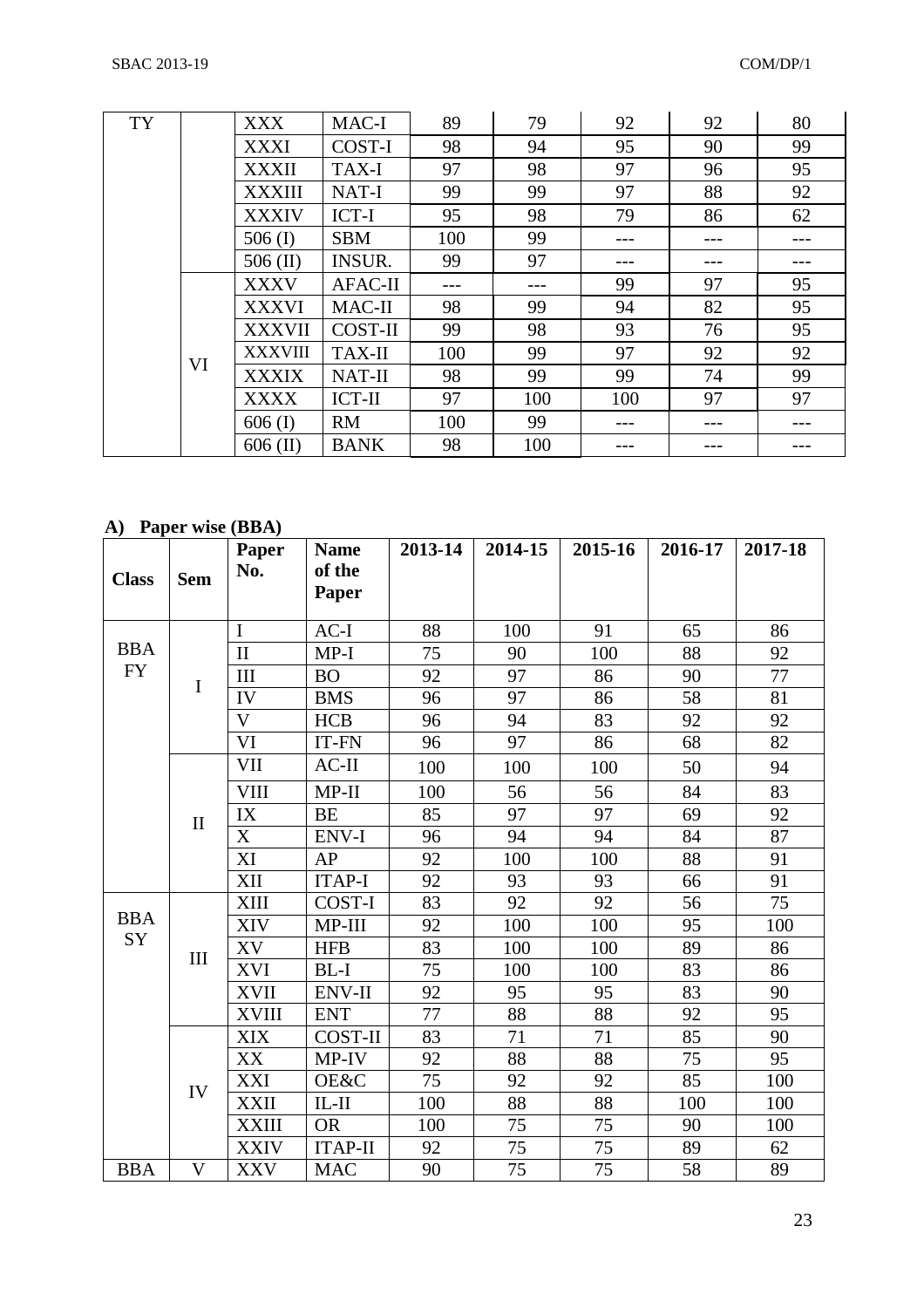| <b>TY</b> |    | <b>XXVI</b>   | $MP-V$      | 90  | 83  | 83  | 96  | 100 |
|-----------|----|---------------|-------------|-----|-----|-----|-----|-----|
|           |    | <b>XXVII</b>  | $CM-I$      | 90  | 92  | 92  | 88  | 95  |
|           |    | <b>XXVIII</b> | TL-I        | 60  | 83  | 83  | 42  | 89  |
|           |    | <b>XXIX</b>   | IAB         | 100 | 100 | 100 | 83  | 89  |
|           |    | <b>XXX</b>    | EB&I        | 100 | 92  | 92  | 100 | 100 |
|           |    | <b>XXXI</b>   | <b>AUD</b>  | 100 | 83  | 83  | 87  | 95  |
|           |    | <b>XXXII</b>  | MP-VI       | 100 | 83  | 83  | 83  | 79  |
|           | VI | <b>XXXIII</b> | $CM-II$     | 100 | 92  | 92  | 100 | 100 |
|           |    | <b>XXXIV</b>  | TL-II       | 55  | 100 | 100 | 83  | 100 |
|           |    | <b>XXXV</b>   | <b>MSS</b>  | 91  | 100 | 100 | 96  | 95  |
|           |    | <b>XXXVI</b>  | <b>PROJ</b> | 100 | 100 | 100 | 100 | 100 |

**A) Paper wise (BCA)**

|            | <b>Class</b> Sem | Paper                     | <b>Name</b>  | 2013-14 | 2014-15 | 2015-16 | 2016-17 | 2017-18 |
|------------|------------------|---------------------------|--------------|---------|---------|---------|---------|---------|
|            |                  | No.                       | <b>Of</b>    |         |         |         |         |         |
|            |                  |                           | Paper        |         |         |         |         |         |
|            |                  | $\mathbf I$               | $AC-I$       | 59      | 100     | 98      | 69      | 26      |
|            |                  | $\mathbf{I}$              | $\rm I\!E$   | 64      | 98      | 100     | 81      | 65      |
|            | $\mathbf I$      | III                       | <b>BMS</b>   | 86      | 100     | 100     | 62      | 21      |
|            |                  | IV                        | <b>OAT</b>   | 98      | 100     | 98      | 100     | 38      |
|            |                  | $\mathbf{V}$              | CS           | 95      | 96      | 96      | 93      | 82      |
| <b>BCA</b> |                  | VI                        | OS-I         | 98      | 98      | 98      | 100     | 24      |
| ${\rm FY}$ |                  | VII                       | $AC-II$      | 95      | 100     | 100     | 91      | 58      |
|            |                  | <b>VIII</b>               | IO           | 95      | 61      | 61      | 94      | 60      |
|            | $\mathbf{I}$     | IX                        | <b>MATH</b>  | 40      | 100     | 100     | 80      | 72      |
|            |                  | $\boldsymbol{\mathrm{X}}$ | PR.C         | 70      | 100     | 100     | 49      | 53      |
|            |                  | XI                        | POM-I        | 85      | 100     | 100     | 83      | 52      |
|            |                  | XII                       | OS-II        | 98      | 100     | 100     | 80      | 65      |
|            |                  | XIII                      | <b>EBE</b>   | 79      | 78      | 75      | 81      | 94      |
|            | III              | XIV                       | $BL-I$       | 68      | 86      | 86      | 88      | 88      |
|            |                  | XV                        | POM-II       | 81      | 77      | 76      | 79      | 88      |
|            |                  | XVI                       | <b>OOPS</b>  | 27      | 71      | 70      | 70      | 66      |
|            |                  | <b>XVII</b>               | DS&A         | 87      | 67      | 67      | 79      | 78      |
| <b>BCA</b> |                  | <b>XVIII</b>              | <b>DBMS</b>  | 82      | 76      | 69      | 67      | 94      |
| SY         |                  | <b>XIX</b>                | <b>COST</b>  | 82      | 67      | 66      | 56      | 84      |
|            |                  | XX                        | $BL-II$      | 64      | 71      | 71      | 88      | 97      |
|            | IV               | XXI                       | <b>ENT</b>   | 89      | 75      | 75      | 93      | 94      |
|            |                  | <b>XXII</b>               | <b>JAVA</b>  | 65      | 29      | 41      | 64      | 75      |
|            |                  | <b>XXIII</b>              | <b>MIS</b>   | 94      | 59      | 60      | 74      | 75      |
|            |                  | <b>XXIV</b>               | NW&W         | 97      | 34      | 36      | 74      | 84      |
|            |                  | <b>XXV</b>                | <b>MAC</b>   | 83      | 89      | 88      | 80      | 70      |
| <b>BCA</b> | $\mathbf V$      | <b>XXVI</b>               | <b>OB</b>    | 83      | 100     | 100     | 93      | 95      |
| <b>TY</b>  |                  | <b>XXVII</b>              | <b>BEL-I</b> | 100     | 81      | 82      | 95      | 89      |
|            |                  | <b>XXVIII</b>             | <b>RDBM</b>  | 88      | 94      | 94      | 97      | 78      |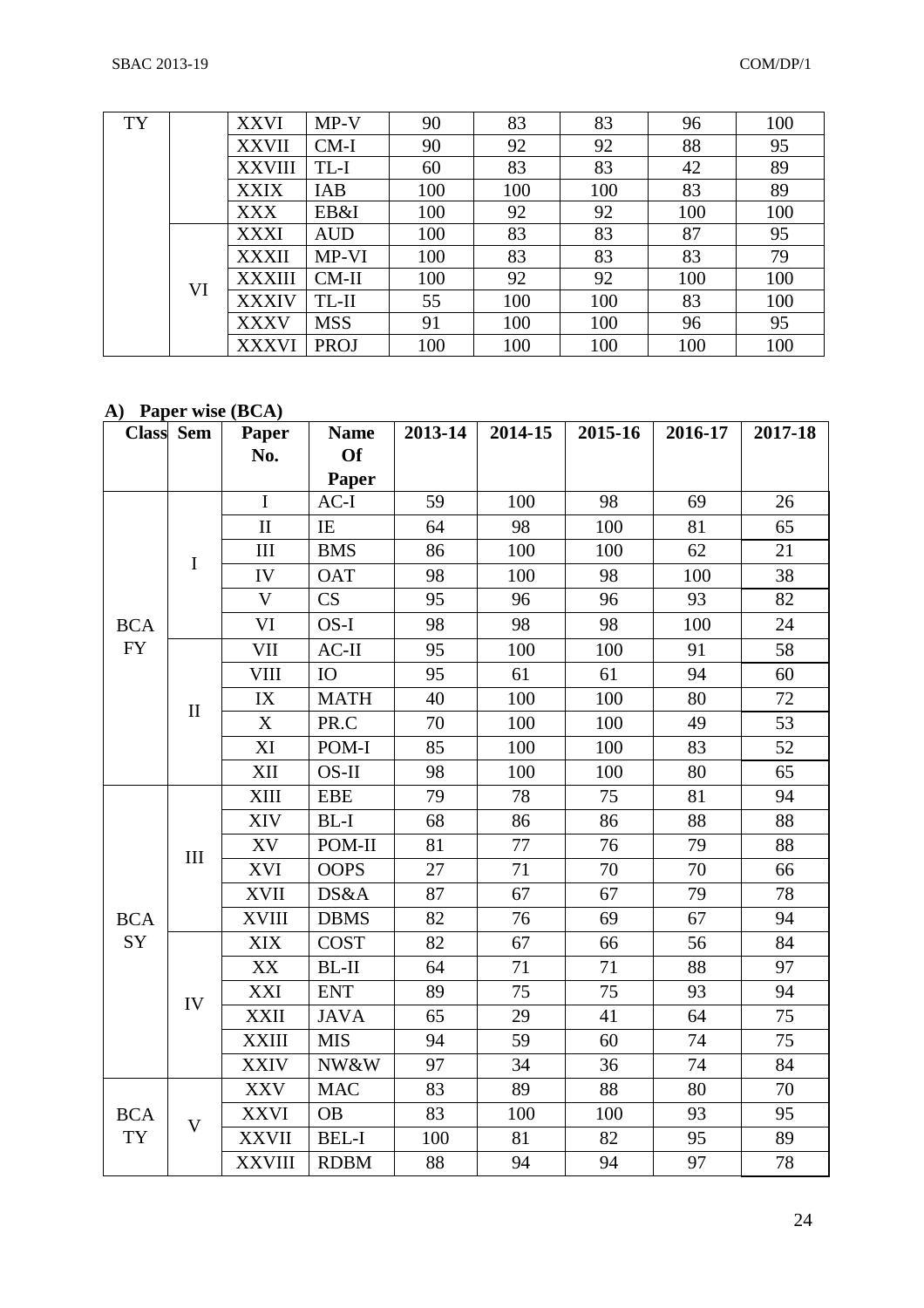|    | <b>XXIX</b>   | <b>VB</b>     | 94  | 98  | 94  | 74  | 49  |
|----|---------------|---------------|-----|-----|-----|-----|-----|
|    | <b>XXX</b>    | ITE-I         | 91  | 98  | 89  | 98  | 84  |
| VI | <b>XXXI</b>   | BL-III        | 91  | 94  | 93  | 84  | 89  |
|    | <b>XXXII</b>  | <b>BEL-II</b> | 100 | 98  | 90  | 98  | 89  |
|    | <b>XXXIII</b> | <b>ECP</b>    | 100 | 93  | 93  | 87  | 94  |
|    | <b>XXXIV</b>  | <b>SP</b>     | 97  | 84  | 83  | 94  | 91  |
|    | <b>XXXV</b>   | <b>ITE-II</b> | 100 | 78  | 76  | 96  | 89  |
|    | <b>XXXVI</b>  | <b>PROJ</b>   | 100 | 100 | 100 | 100 | 100 |

#### **B) Paper wise (M.COM.)**

| <b>Class</b> | <b>Sem</b>   | Paper | Name of      | 2013-14 | 2014-15 | $2015 - 16$ | 2016-17 | 2017-18 |
|--------------|--------------|-------|--------------|---------|---------|-------------|---------|---------|
|              |              | No.   | Paper        |         |         |             |         |         |
|              |              |       |              |         |         |             |         |         |
|              | I            | 401   | <b>MPOB</b>  | 83      | 78      | 86          | 79      | 71      |
|              |              | 402   | <b>ME</b>    | 94      | 91      | 91          | 79      | 87      |
|              |              | 403   | <b>CFA</b>   | 62      | 35      | 71          | 48      | 58      |
| <b>MCom</b>  |              | 422   | <b>STAT</b>  | 77      | 80      | 38          | 76      | 76      |
| F.Y.         | $\mathbf{I}$ | 405   | <b>ACA</b>   | 66      | 71      | 70          | 62      | 63      |
|              |              | 406   | <b>MM</b>    | 92      | 91      | 90          | 88      | 85      |
|              |              | 407   | <b>FM</b>    | 90      | 95      | 92          | 91      | 88      |
|              |              | 423   | <b>SM</b>    | 90      | 95      | 90          | 85      | 84      |
| MCom<br>S.Y. | III          | 301   | <b>RM</b>    | 90      | 72      | 91          | 74      | 71      |
|              |              | 302   | <b>HRPD</b>  | 96      | 91      | 98          | 88      | 79      |
|              |              | 303   | <b>BL</b>    | 90      | 95      | 98          | 86      | 90      |
|              |              | 304   | IM           | 98      | 92      | 98          | 88      | 93      |
|              |              | 308   | <b>COAC</b>  | 100     | 92      | 97          | $-$     | $-$     |
|              |              | 522   | <b>AMD</b>   | $-$     | $-$     | $-$         | 67      | 76      |
|              | IV           | 401   | QT           | 99      | 89      | 96          | 88      | 92      |
|              |              | 402   | <b>SA</b>    | 99      | 94      | 95          | 64      | 82      |
|              |              | 403   | RP           | 100     | 100     | 100         | 100     | 100     |
|              |              | 404   | <b>ADV</b>   | 97      | 98      | 96          | 85      | 96      |
|              |              | 408   | <b>WCP</b>   | 100     | 88      | 83          | $---$   | ---     |
|              |              | 524   | <b>IB</b>    |         | ---     | ---         | 91      | 69      |
|              |              | 600   | <b>SC-ED</b> | ---     | ---     | ---         | 80      | 40      |

#### **B] Year wise result**

| Year $\longrightarrow$ | 2013-14 | 2014-15 | 2015-16 | 2016-17 | 2017-18 |
|------------------------|---------|---------|---------|---------|---------|
| Course                 |         |         |         |         |         |
| <b>BCOM FV</b>         | 74.70   | 74.20   | 69.42   | 69.87   | 75.80   |
| <b>BCOM SY</b>         | 88.46   | 95.79   | 94.16   | 92.36   | 89.12   |
| <b>BCOM TY</b>         | 97.65   | 97.07   | 91.60   | 87.83   | 91.28   |
| <b>MCOM FY</b>         | 81.75   | 79.50   | 78.50   | 76.00   | 76.50   |
| <b>MCOM SY</b>         | 96.90   | 91.10   | 95.20   | 82.82   | 80.73   |
| <b>BBA FY</b>          | 92.30   | 92.78   | 89.22   | 75.21   | 87.36   |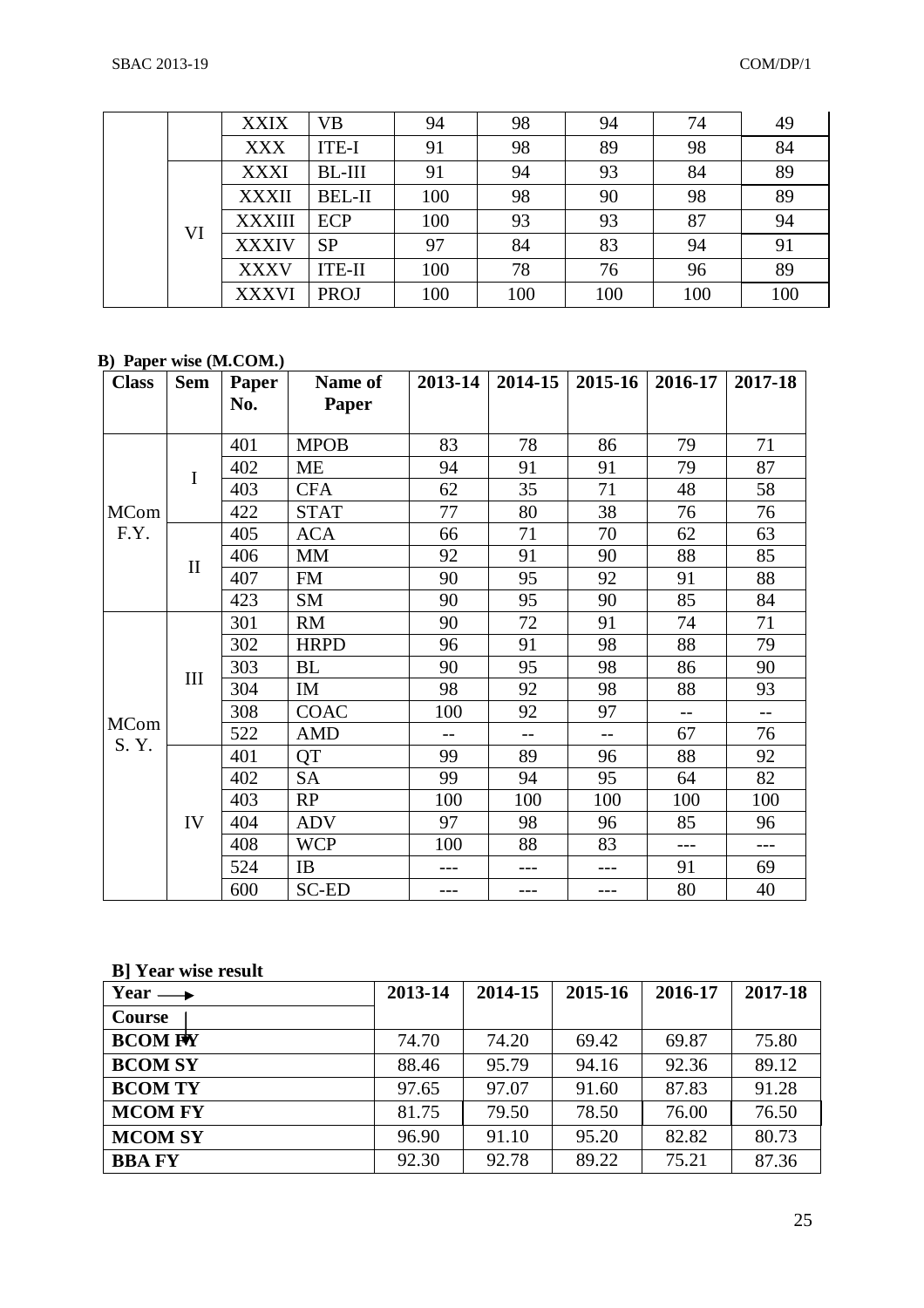| <b>BBA SY</b> | 87.07 | 88.49 | 88.49 | 85.24 | 89.38 |
|---------------|-------|-------|-------|-------|-------|
| <b>BBA TY</b> | 89.62 | 90.28 | 90.28 | 84.54 | 94.25 |
| <b>BCA FY</b> | 82.02 | 96.11 | 95.95 | 81.85 | 51.26 |
| <b>BCA SY</b> | 76.30 | 65.71 | 65.93 | 76.21 | 84.64 |
| <b>BCA TY</b> | 93.95 | 92.30 | 90.07 | 91.37 | 84.69 |

# **C] Subject result**

| Year $\longrightarrow$ | 2013-14 | 2014-15 | 2015-16 | 2016-17 | 2017-18 |
|------------------------|---------|---------|---------|---------|---------|
| <b>BCOM</b>            | 86.94   | 89.02   | 85.06   | 83.35   | 85.40   |
| (FY, SY, TY average)   |         |         |         |         |         |
| <b>MCOM</b>            | 89.33   | 85.30   | 86.85   | 79.41   | 78.61   |
| (FY, SY average)       |         |         |         |         |         |
| <b>BBA</b>             |         |         |         |         |         |
| (FY, SY, TY average)   | 89.66   | 90.52   | 89.33   | 81.66   | 90.33   |
| <b>BCA</b>             |         |         |         |         |         |
| (FY, SY, TY average)   | 84.09   | 84.71   | 83.98   | 83.14   | 73.53   |

# **D] Average result - 2013-18**

| Year $\longrightarrow$ | 2013-14 to 2017-18 |
|------------------------|--------------------|
| <b>BCOM</b>            | 85.95              |
| <b>MCOM</b>            | 83.90              |
| <b>BBA</b>             | 88.30              |
| <b>BCA</b>             | 81.89              |

# **BEST PRACTICES**

|   | <b>Industrial Visits</b>                    |
|---|---------------------------------------------|
|   | <b>Guest Lectures</b>                       |
| 3 | <b>Wall Paper Competition</b>               |
|   | <b>Power Point Presentation Competition</b> |
|   | <b>Essay Writing Competition</b>            |